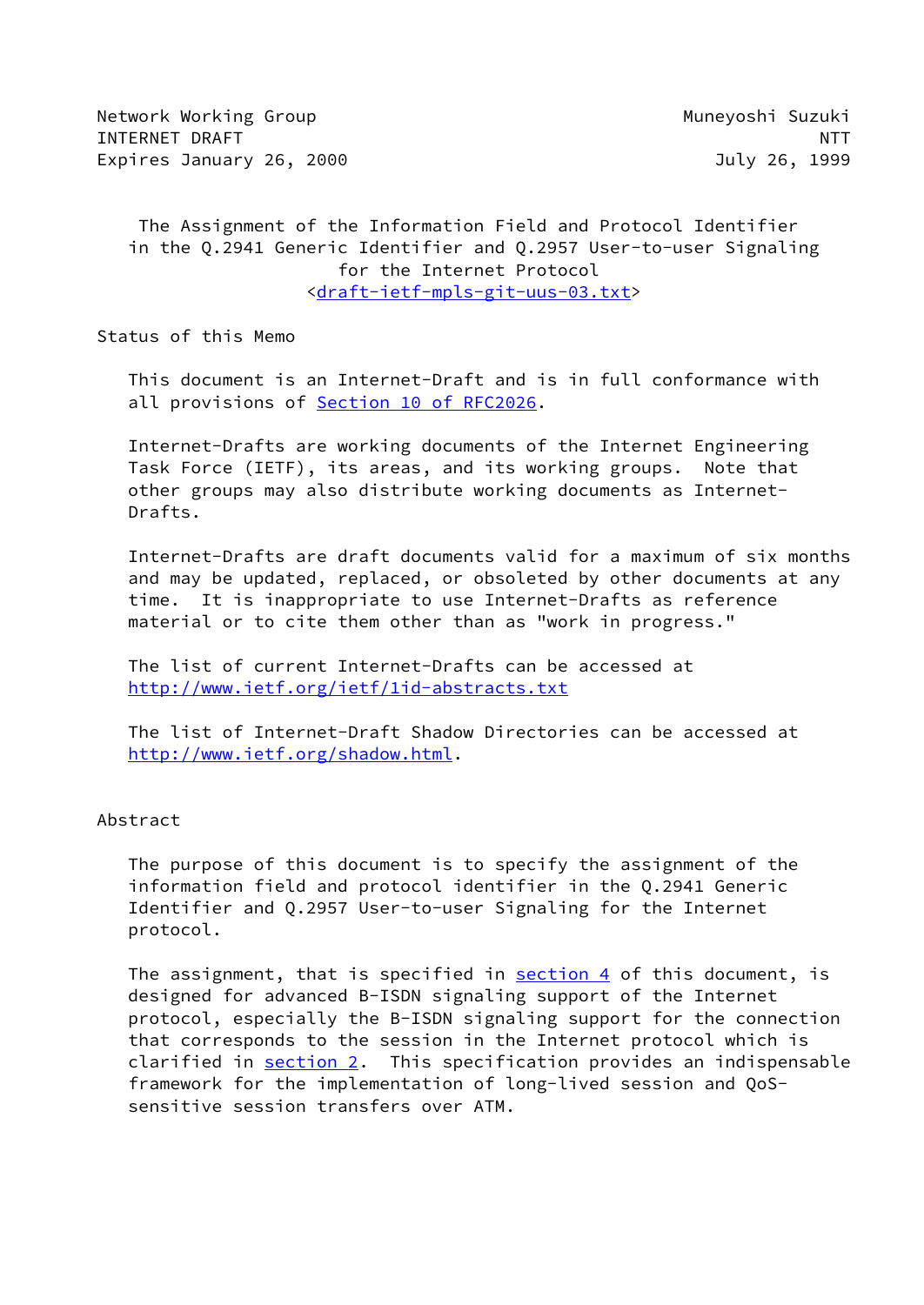## INTERNET DRAFT [draft-ietf-mpls-git-uus-03.txt](https://datatracker.ietf.org/doc/pdf/draft-ietf-mpls-git-uus-03.txt) July, 1999

<span id="page-1-1"></span>[1](#page-1-1). Purpose of Document

 The purpose of this document is to specify the assignment of the information field and protocol identifier in the Q.2941 Generic Identifier and Q.2957 User-to-user Signaling for the Internet protocol.

The assignment, that is specified in [section 4](#page-10-0) of this document, is designed for advanced B-ISDN signaling support of the Internet protocol, especially the B-ISDN signaling support for the connection that corresponds to the session in the Internet protocol which is clarified in [section 2](#page-1-0). Needless to say, the purpose of this specification is not limited to this support, and it should also be applicable to other purposes.

 This specification provides an indispensable framework for the implementation of long-lived session and QoS-sensitive session transfers over ATM. Note that this document only specifies the assignment of the information field and protocol identifier, and that it may not specify complete protocol that enables interoperable implementation. This is because it is beyond the scope of this document and will be specified in a separate document.

### <span id="page-1-0"></span>[2](#page-1-0). Session-related ATM Connection

 With the development of new multimedia applications on the current Internet, the demands for multimedia support are increasing in the IP network, which currently supports best effort communications. In particular, demands to support QoS guaranteed communications are increasing with the development of voice, audio, and video communications applications. And it may also be necessary to introduce the mechanism that can efficiently transfer the huge volume of traffic expected with these applications.

 The major features of B-ISDN are high speed, logical multiplexing with the VP/VC, and flexible QoS management per VC, so it is quite natural to use these distinctive functions of B-ISDN to implement a multimedia support mechanism in the IP network. The flexible QoS management and logical multiplexing functions in B-ISDN are the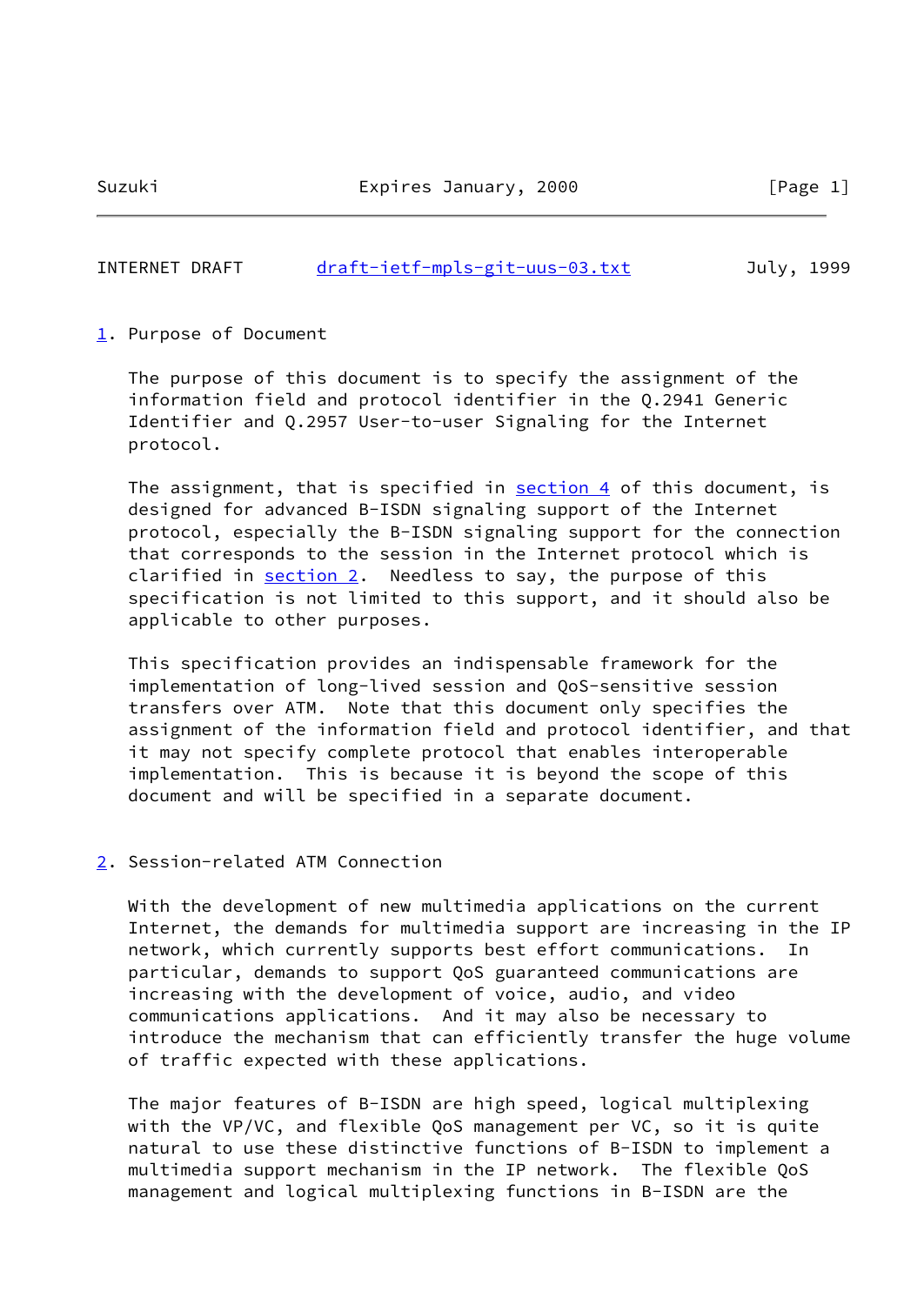expected method of implementing the QoS guaranteed communications in the Internet. And when a long-lived session is supported by a particular VC, efficient packet forwarding may be possible using the high speed and logical multiplexing of B-ISDN.

Suzuki Expires January, 2000 [Page 2]

INTERNET DRAFT [draft-ietf-mpls-git-uus-03.txt](https://datatracker.ietf.org/doc/pdf/draft-ietf-mpls-git-uus-03.txt) July, 1999

 This section clarifies B-ISDN signaling functions that are required when the session is supported by the VC, for advanced B-ISDN signaling support of the Internet protocol.

<span id="page-2-0"></span>[2.1](#page-2-0) Long-lived Session Signaling

 An example scenario for establishing a VC for a long-lived session is shown in Fig. 2.1.

 IP Router ATM SW ATM SW IP Router +----+ Default VC +----+ | WS | +------+ UNI +-----+ + +-----+ UNI +------+ | WS | +--+-+ | /->|<------+-\-/-+--------+-\-/-+------>|<-\ | +-+--+ |.....|\_\_/ |===||==| X |========| X |==||===| \\_\_|.....|  $\begin{array}{ccccccc} | & & | & | & \sqrt{1} & | & \sqrt{1} & | & \sqrt{1} & | & \sqrt{1} & | & \sqrt{1} & | & \sqrt{1} & | & \sqrt{1} & | & \sqrt{1} & | & \sqrt{1} & | & \sqrt{1} & | & \sqrt{1} & | & \sqrt{1} & | & \sqrt{1} & | & \sqrt{1} & | & \sqrt{1} & | & \sqrt{1} & | & \sqrt{1} & | & \sqrt{1} & | & \sqrt{1} & | & \sqrt{1} & | & \sqrt{1} & | & \sqrt{1} & | & \sqrt{1} & | & \sqrt{1} & | & \sqrt{1} & | & \sqrt{1}$ +------+ +-----+ +-----+ +------+

A. New session initially forwarded over a default VC.



B. New VC is set up for the long-lived session.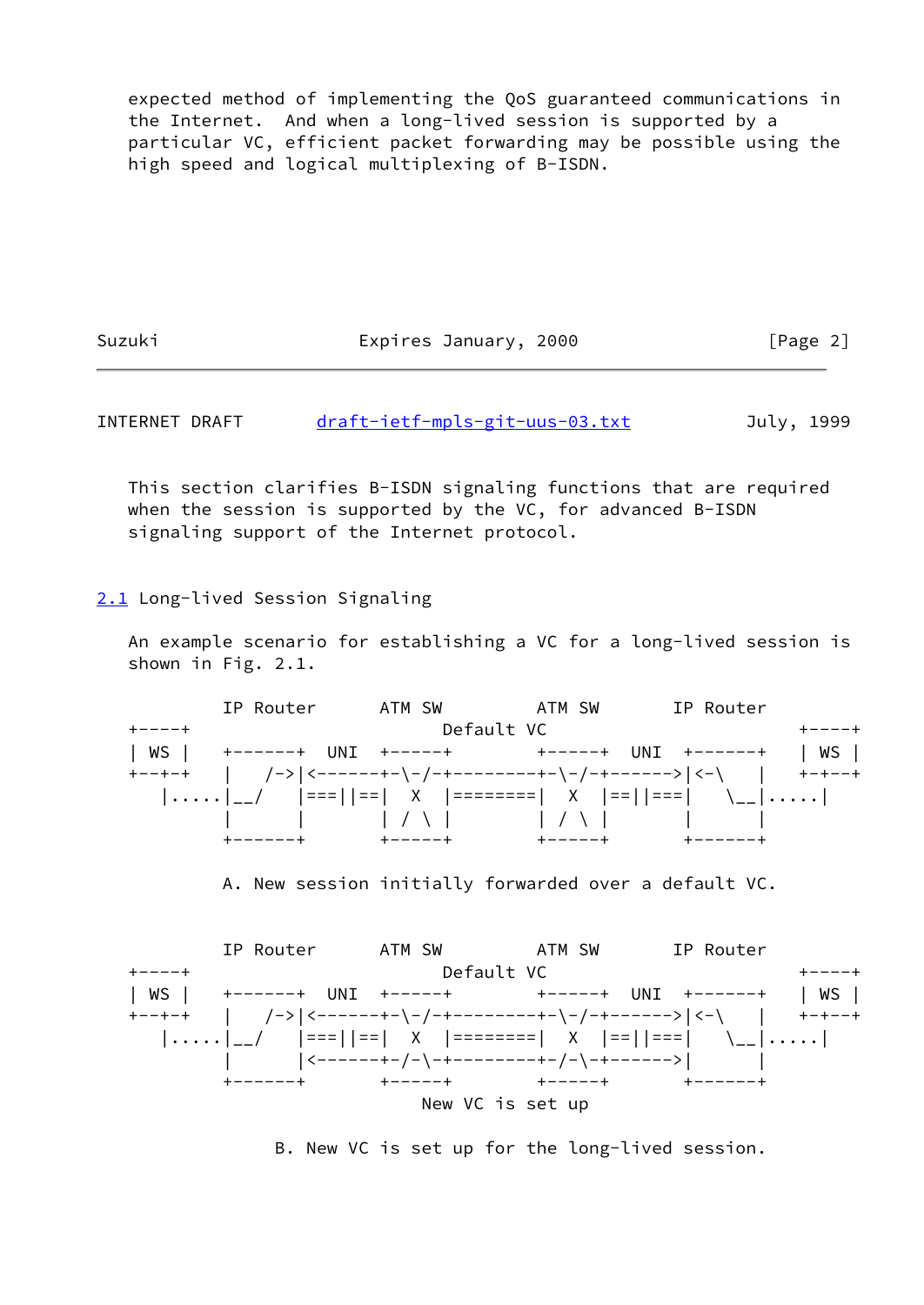

C. Transfer of the long-lived session to a new VC.

Fig. 2.1: Example scenario for establishing a VC for a long-lived session.

Suzuki Expires January, 2000 [Page 3]

INTERNET DRAFT [draft-ietf-mpls-git-uus-03.txt](https://datatracker.ietf.org/doc/pdf/draft-ietf-mpls-git-uus-03.txt) July, 1999

 First, a session is multiplexed into the default VC connecting the routers. Then, if a router detects that it is a long-lived session, it sets up a new VC for the session. If the new VC is established successfully, the long-lived session is moved to the new VC.

 In this procedure involving an ATM VC setup, the B-ISDN signaling entity in the called side router must detect that the incoming call corresponds to a session of the Internet protocol and notify that fact to the IP layer entity. Based on this information, the IP layer entity moves the session to the new VC.

 Therefore, to implement this signaling procedure, the B-ISDN signaling must include an session identifier as an information element. The B-LLI, B-HLI, User-user, and Generic Identifier information elements are all capable of transferring this information. Considering the original purposes of these information elements, the most appropriate one to use is the Generic Identifier information element.

#### <span id="page-3-0"></span>[2.2](#page-3-0) QoS-sensitive Session Signaling

 The major difference between QoS-sensitive session signaling and long-lived session signaling is that call setup is not initiated by the detection of a long-lived session, but is explicitly initiated by the setup protocol such as ST2+ and RSVP. To implement QoS-sensitive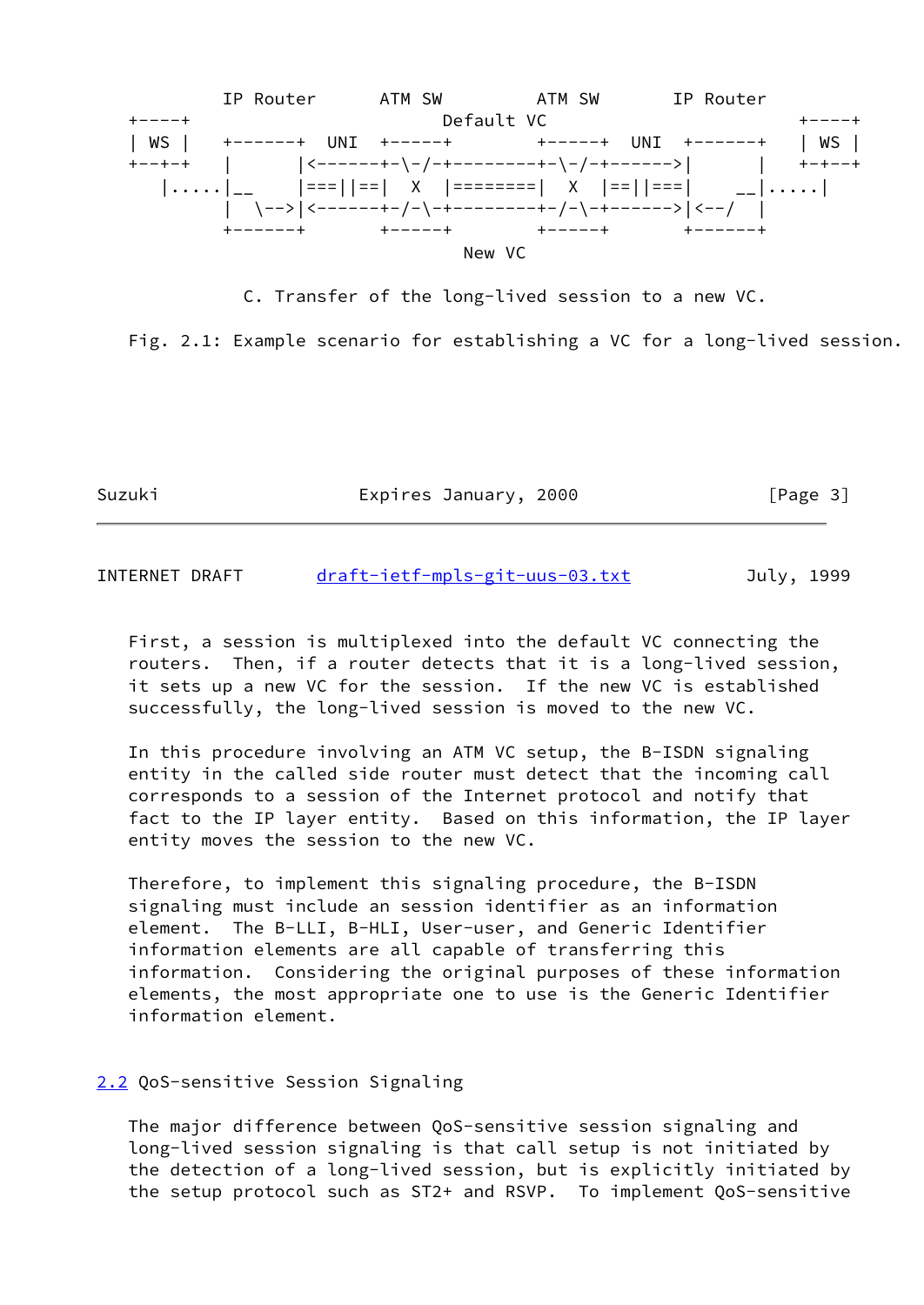session signaling using ATM, the ATM network between the routers must forward not only the session identifier but also the setup protocol.

 There are two schemes for forwarding the setup protocol. One is to multiplex the protocol into a default VC connecting the routers, or to forward the protocol through a particular VC. In this case, the QoS-sensitive session and the ATM VC are established sequentially. The second scheme is to forward the setup protocol as an information element in the B-ISDN signaling. In this case, the QoS-sensitive session and the ATM VC are established simultaneously. The latter scheme has the following advantages compared with the former one.

- o Easier to implement.
	- Admission control is simplified, because admission control for the IP and ATM layers can be done simultaneously.
	- Watchdog timer processing is simplified, because there is no need to watch the IP layer establishment and ATM layer establishment sequentially.

Suzuki Expires January, 2000 [Page 4]

INTERNET DRAFT [draft-ietf-mpls-git-uus-03.txt](https://datatracker.ietf.org/doc/pdf/draft-ietf-mpls-git-uus-03.txt) July, 1999

 o If the setup protocol supports negotiation, then an ATM VC whose QoS is based on the result of negotiation can be established.

 However, the latter scheme, at least, cannot support a case where a PVC is used to support a QoS-sensitive session. Therefore, both procedures should be taken into account.

 An example of a message sequence that simultaneously establishes a QoS-sensitive session and an ATM VC is shown in Fig. 2.2.

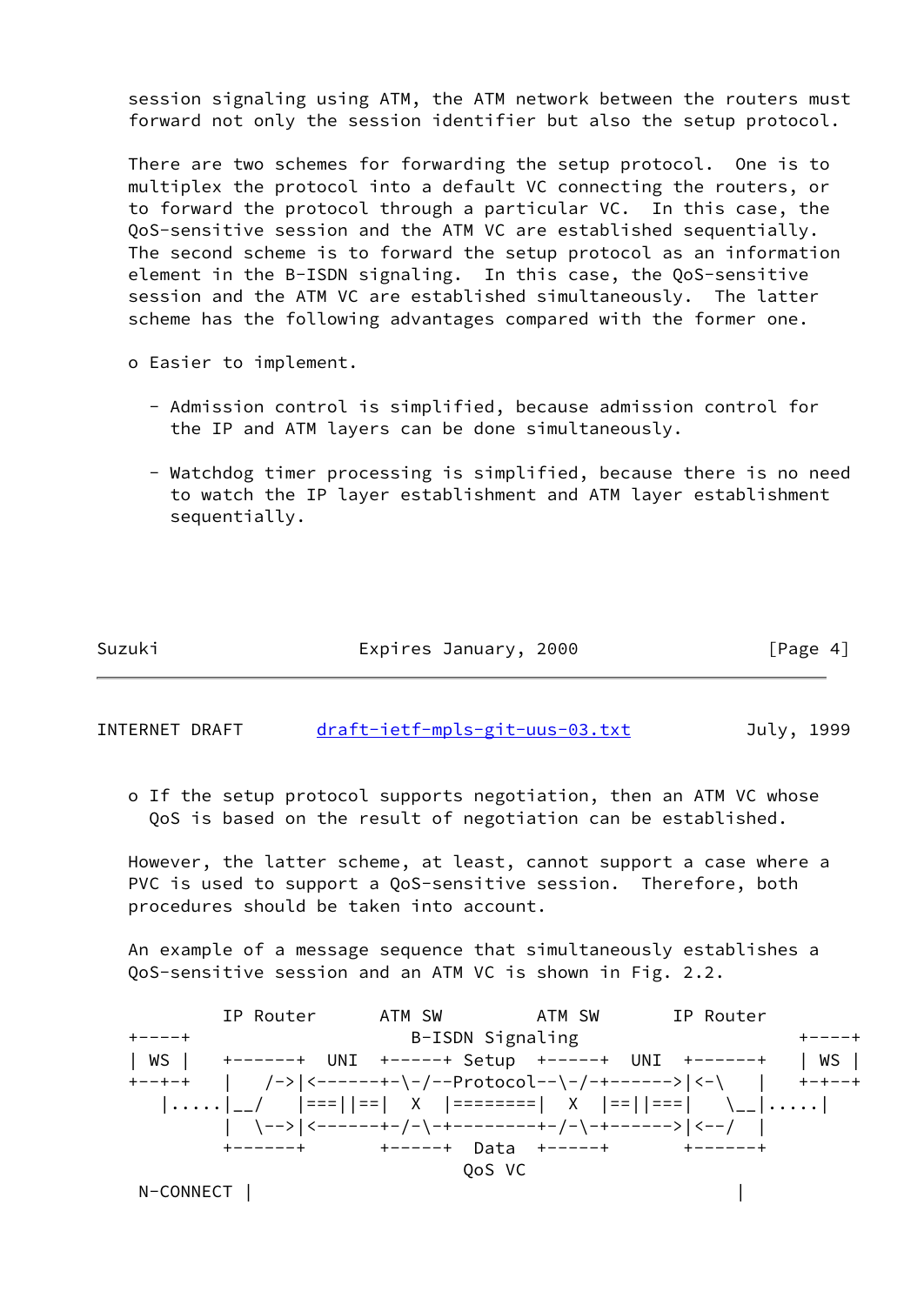



 Both ST2+ and RSVP are currently proposed for the setup protocol and new setup protocols are likely to be developed in the near future. Therefore, to generalize the discussion, the procedure for the setup protocol in this example is the general connection setup procedure using confirmed service.

| Suzuki | Expires January, 2000 | [Page 5] |
|--------|-----------------------|----------|
|        |                       |          |

INTERNET DRAFT [draft-ietf-mpls-git-uus-03.txt](https://datatracker.ietf.org/doc/pdf/draft-ietf-mpls-git-uus-03.txt) July, 1999

 To implement this signaling procedure, the B-ISDN signaling must include the User-user information element that the capacity is sufficient to forward the setup protocol.

<span id="page-5-0"></span>[3](#page-5-0). Overview of the Generic Identifier and User-to-user Signaling

<span id="page-5-1"></span>[3.1](#page-5-1) Overview of the Generic Identifier

 The Generic Identifier enables the transfer of identifiers between end-to-end users in the ATM network, and it is defined in the Q.2941 Part 1  $(Q.2941.1)$   $[3]$  $[3]$  and Part 2  $(Q.2941.2)$   $[4]$  $[4]$  as an optional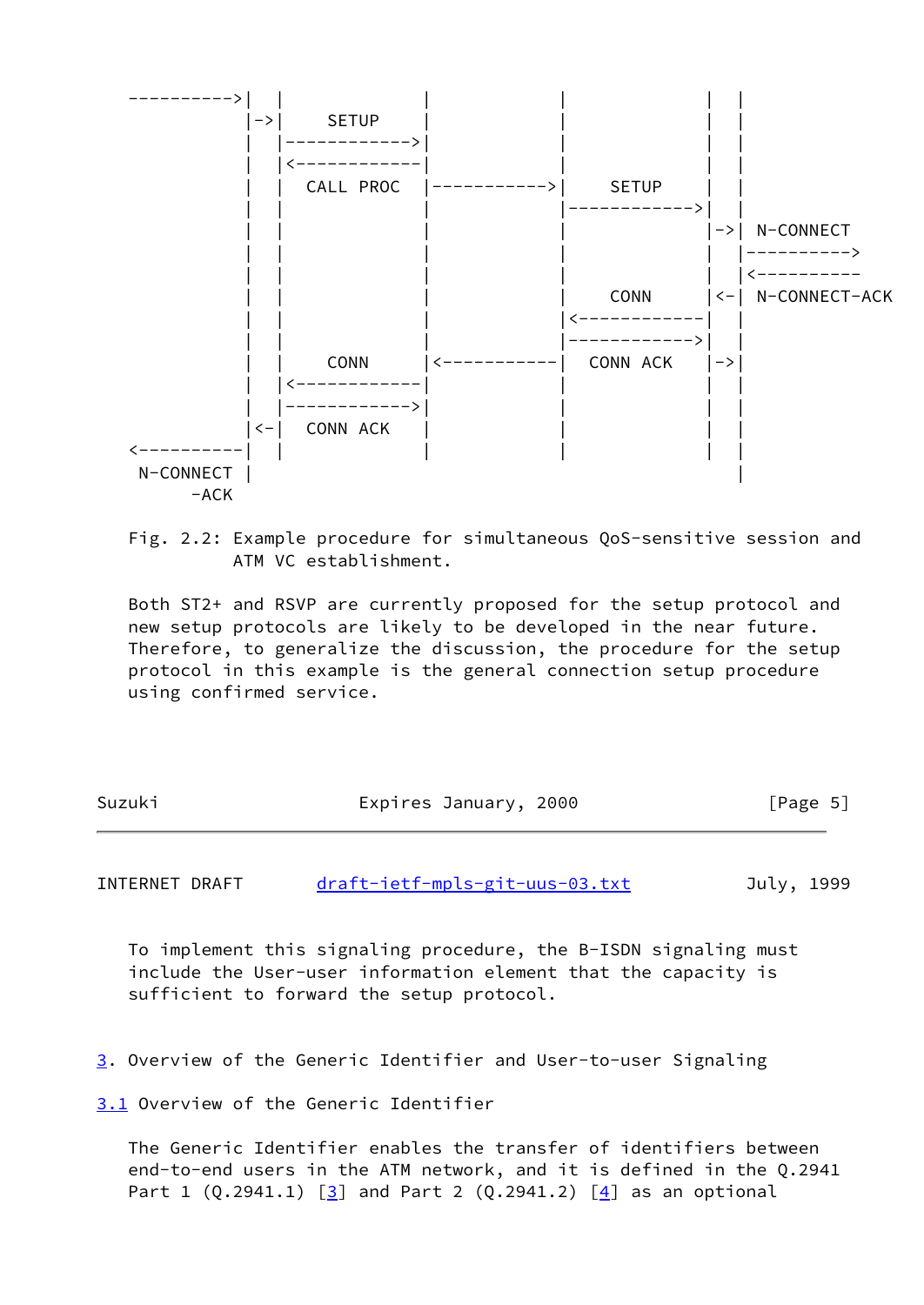information element for the Q.2931  $\lceil \frac{1}{2} \rceil$  and Q.2971  $\lceil \frac{2}{2} \rceil$  UNI signaling protocol. The SETUP, ALERTING, CONNECT, RELEASE, RELEASE COMPLETE, ADD PARTY, PARTY ALERTING, ADD PARTY ACK, ADD PARTY REJECT, DROP PARTY, and DROP PARTY ACK messages that are transferred between end to-end users in the ATM network may contain up to three Generic Identifier information elements. The ATM network transfers the Generic Identifier information element transparently if it contains no coding rule errors.

| Suzuki         | Expires January, 2000                                                                                          | [Page 6]   |
|----------------|----------------------------------------------------------------------------------------------------------------|------------|
| INTERNET DRAFT | draft-ietf-mpls-git-uus-03.txt                                                                                 | July, 1999 |
|                | The format of the Generic Identifier information element specified in<br>the $Q.2941$ is shown in Fig. $3.1$ . |            |
|                | Bits                                                                                                           |            |

8 7 6 5 4 3 2 1 Octets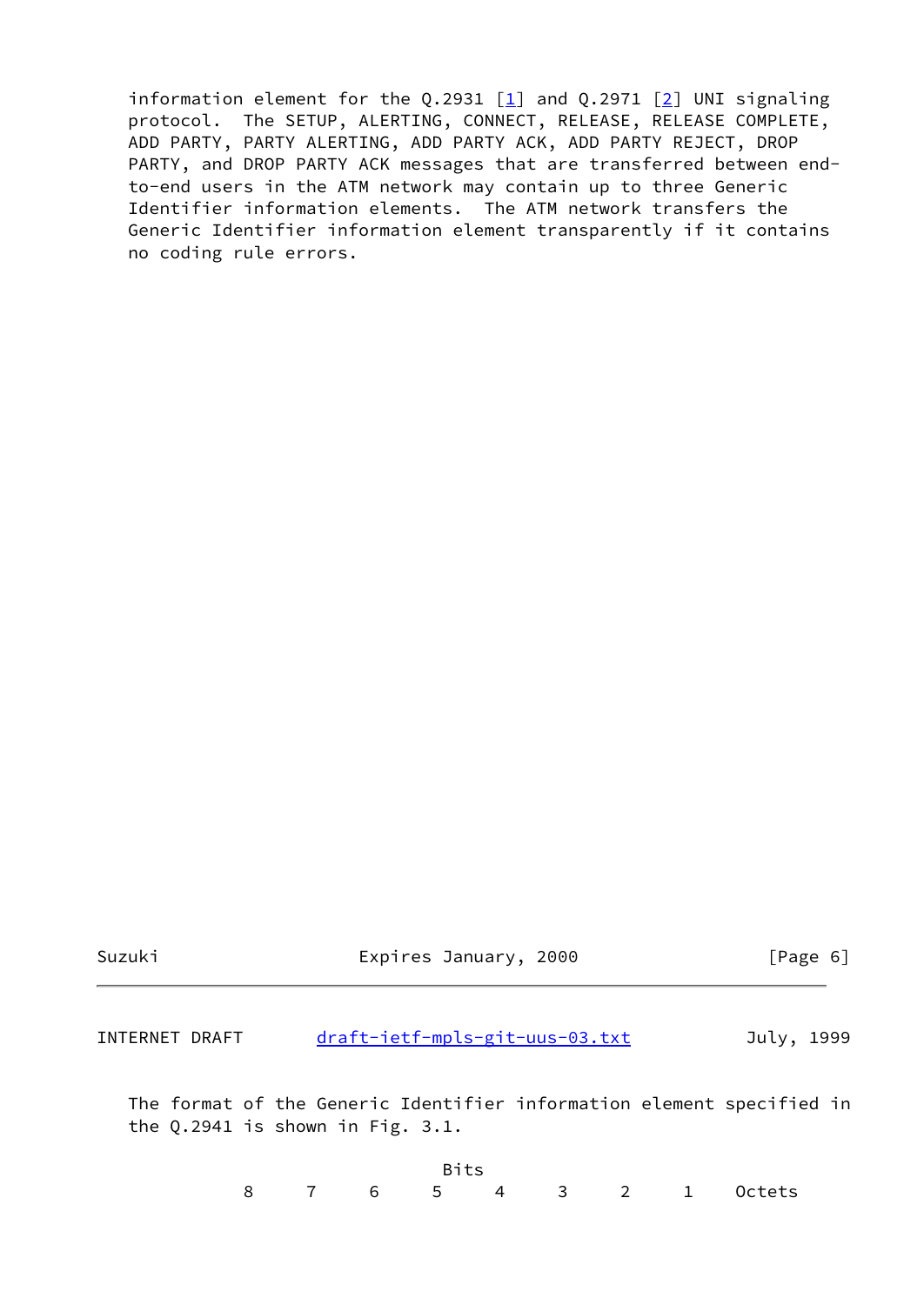+-----+-----+-----+-----+-----+-----+-----+-----+ Information element identifier | = Generic identifier transport IE (0x7F) | 1 +-----+-----+-----+-----+-----+-----+-----+-----+ 1 | Coding | IE instruction field Ext | standard | Flag | Res. | IE action ind. | 2 +-----+-----+-----+-----+-----+-----+-----+-----+ Length of contents of information element  $|$  3-4 +-----+-----+-----+-----+-----+-----+-----+-----+ Identifier related standard/application | 5 +-----+-----+-----+-----+-----+-----+-----+-----+ | Identifier type | 6 +-----+-----+-----+-----+-----+-----+-----+-----+ | Identifier length | 7 +-----+-----+-----+-----+-----+-----+-----+-----+ | Identifier value | 8- = = +-----+-----+-----+-----+-----+-----+-----+-----+ = = +-----+-----+-----+-----+-----+-----+-----+-----+ Identifier type +-----+-----+-----+-----+-----+-----+-----+-----+ Identifier length +-----+-----+-----+-----+-----+-----+-----+-----+ | Identifier value | = = +-----+-----+-----+-----+-----+-----+-----+-----+



The usage of the first 4 octets of fields is specified in [section 4](#page-10-0) of the Q.2931.

 The Identifier related standard/application field identifies the standard or application that uses the identifier. Assignment of the Identifier related standard/application field for the Intenet protocol is as follows. A leading 0x means hexadecimal.

 0x03: IPv4. 0x04: ST2+. 0x05: IPv6.

| Suzuki | Expires January, 2000 | [Page 7] |
|--------|-----------------------|----------|
|        |                       |          |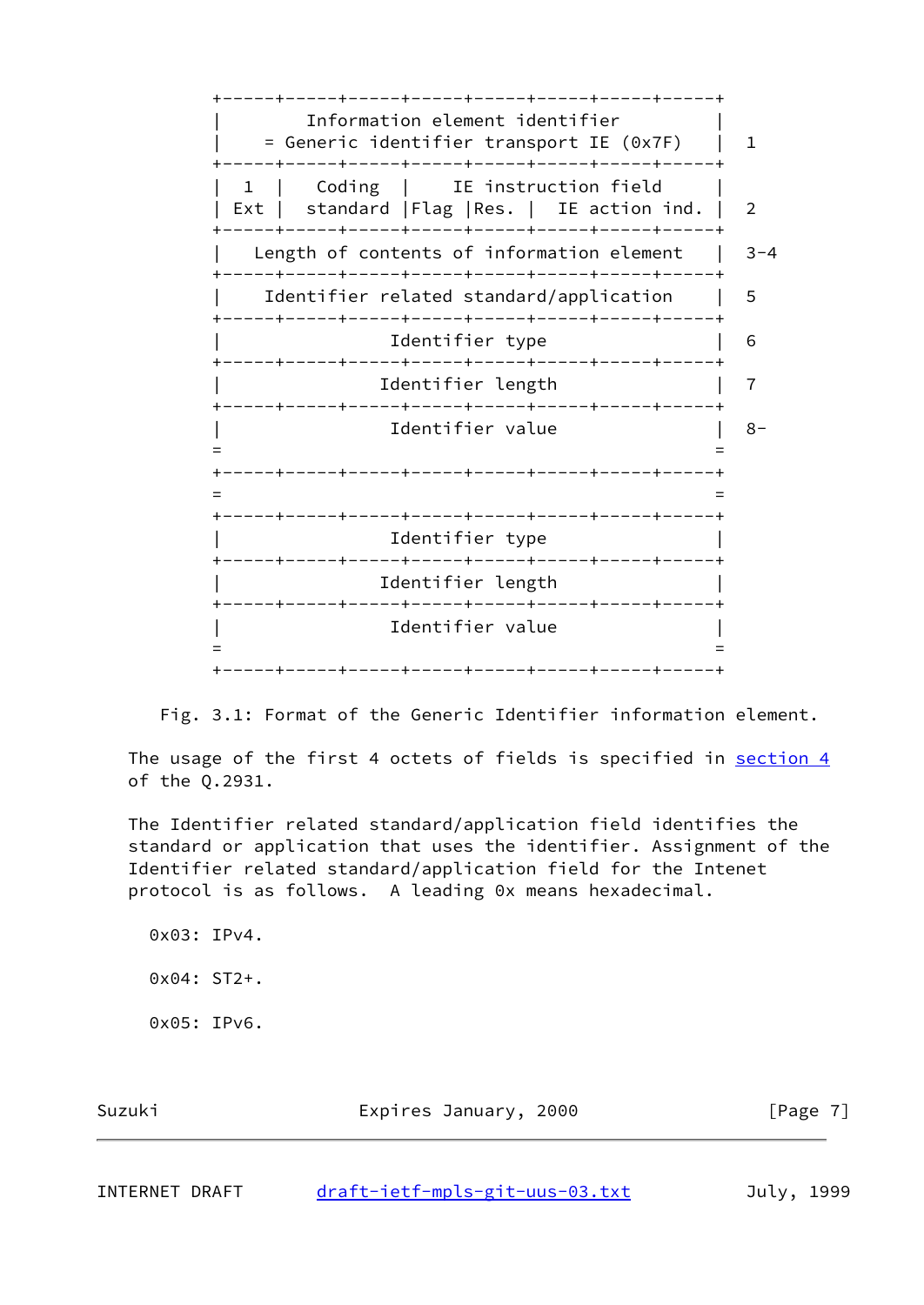0x06: MPLS.

 Note: DSM-CC, H.310/H.321, MPOA, ATM VCC Trunking, AAL2, and H.323/H.245 are also supported.

 A transferred identifier is given by the combination of the Identifier type, length and value fields, and a Generic Identifier information element may contain multiple identifiers.

 Assignment of the Identifier type field for the Intenet protocol is as follows. A leading 0x means hexadecimal.

 0x01: Session. 0x02: Resource. 0x10-0xFD: Reserved for IANA assignment. 0xFE: Experiment/Organization specific.

 The maximum length of the Generic Identifier information element is 63 octets.

 See the Q.2941.1 and Draft Q.2941.2 for detailed protocol specifications of the Generic Identifier.

#### <span id="page-8-0"></span>[3.2](#page-8-0) Overview of the User-to-user Signaling

 The User-to-user Signaling enables the transfer of information between end-to-end users in the ATM network, and it is defined in Q.2957  $[5, 6]$  $[5, 6]$  $[5, 6]$  and in Q.2971 annex D  $[2]$  $[2]$  as an optional information element for the Q.2931 [\[1](#page-25-2)] and Q.2971 [[2\]](#page-25-3) UNI signaling protocol. The SETUP, ALERTING, CONNECT, RELEASE, RELEASE COMPLETE, PROGRESS, ADD PARTY, PARTY ALERTING, ADD PARTY ACK, ADD PARTY REJECT, DROP PARTY, and DROP PARTY ACK messages that are transferred between end to-end users in the ATM network may contain a User-user information element. The ATM network transfers the User-user information element transparently if it contains no coding rule errors.

 From the viewpoint of B-ISDN signaling applications, it seems the Generic Identifier and User-to-user Signaling are similar functions. But their rules for processing exceptions are not completely the same, because their purposes are different. The Generic Identifier is designed for the transfer of identifiers between the c-planes, while the User-to-user Signaling is designed for the transfer of user data via the c-planes. Another difference is that the latter supports interworking with the user-user information element in the Q.931 N-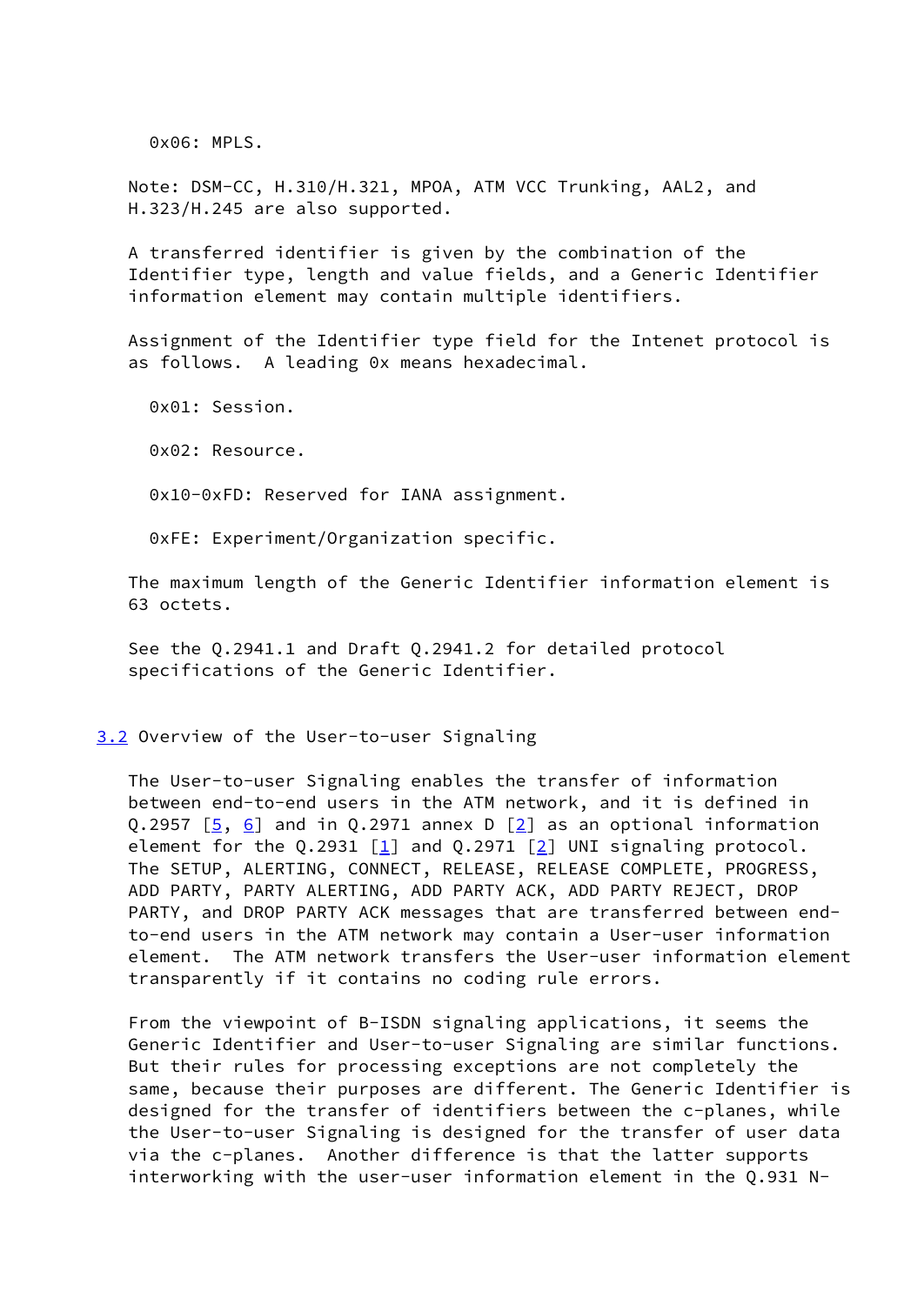### INTERNET DRAFT [draft-ietf-mpls-git-uus-03.txt](https://datatracker.ietf.org/doc/pdf/draft-ietf-mpls-git-uus-03.txt) July, 1999

 ISDN signaling, but the Generic Identifier does not. Note that the ATM network may check the contents of the Generic Identifier information element, but does not check the contents of the User-to user information element.

The format of the User-user information element is shown in Fig. 3.2.

 Bits 8 7 6 5 4 3 2 1 Octets +-----+-----+-----+-----+-----+-----+-----+-----+ Information element identifier  $=$  User-user information element (0x7E) | 1 +-----+-----+-----+-----+-----+-----+-----+-----+ | 1 | Coding | IE instruction field | Ext | standard | Flag | Res. | IE action ind. | 2 +-----+-----+-----+-----+-----+-----+-----+-----+ | Length of contents of information element | 3-4 +-----+-----+-----+-----+-----+-----+-----+-----+ Protocol discriminator | 5 +-----+-----+-----+-----+-----+-----+-----+-----+ | User information | 6- = = | | +-----+-----+-----+-----+-----+-----+-----+-----+

Fig. 3.2: Format of the User-user information element.

The usage of the first 4 octets of fields is specified in [section 4](#page-10-0) of the Q.2931.

 The Protocol discriminator field identifies the upper layer protocol that uses the user-user information.

 The User information field contains the user-user information to be transferred.

 The maximum length of the User-user information element is 133 octets.

 See Q.2957, Draft Q.2957 amendment 1, and Q.2971 annex D for detailed protocol specifications of the User-to-user Signaling.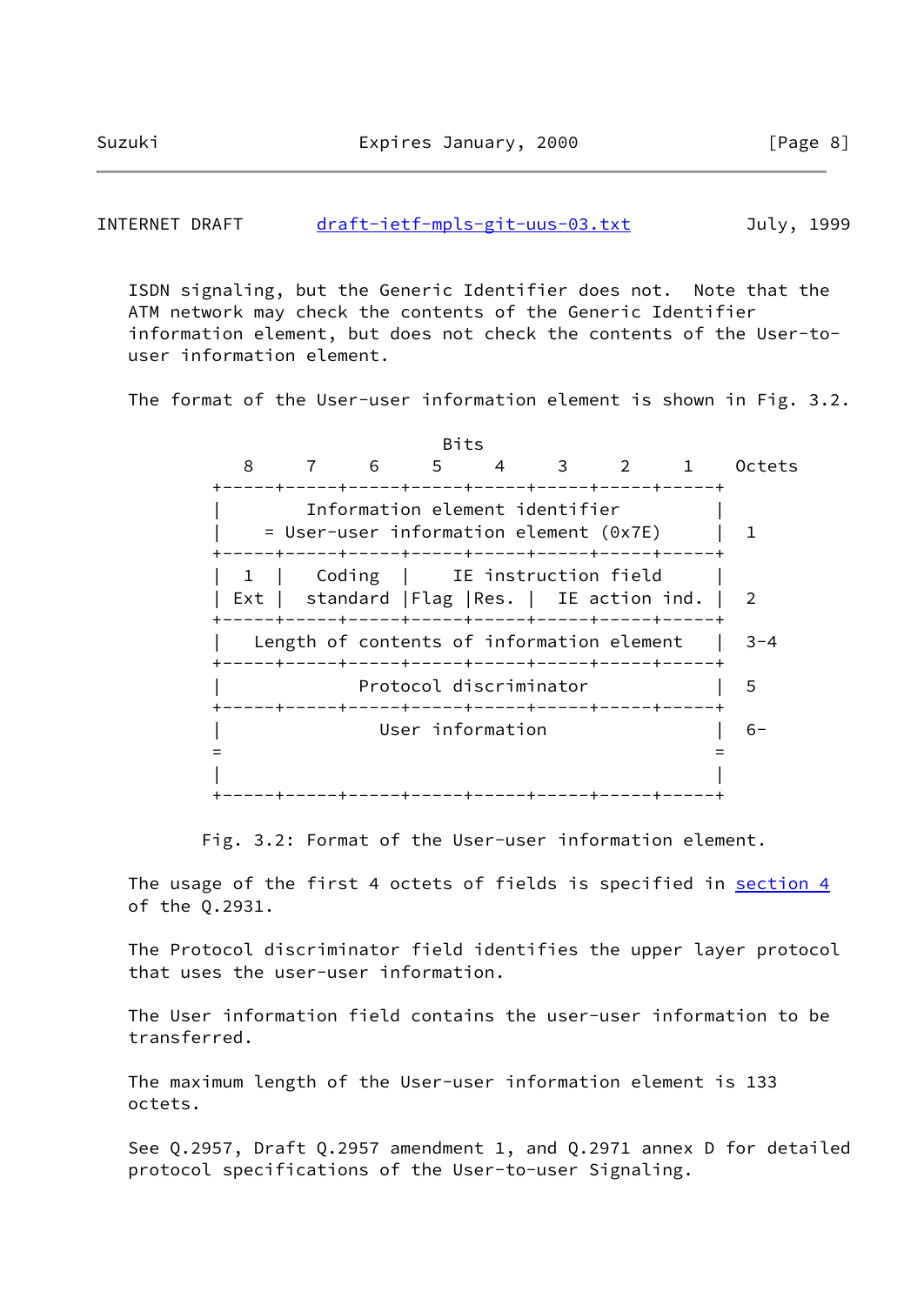Suzuki Expires January, 2000 [Page 9]

INTERNET DRAFT [draft-ietf-mpls-git-uus-03.txt](https://datatracker.ietf.org/doc/pdf/draft-ietf-mpls-git-uus-03.txt) July, 1999

<span id="page-10-0"></span>[4](#page-10-0). Information Field and Protocol Identifier Assignment

<span id="page-10-1"></span>[4.1](#page-10-1) Assignment in the Generic Identifier Information Element

<span id="page-10-2"></span>[4.1.1](#page-10-2) Use of Generic Identifier

 The information field and protocol identifier assignment principle for the Internet protocol in the Generic Identifier information element is shown in Fig. 4.1.

<u>Bits and the contract of the Bits</u> 8 7 6 5 4 3 2 1 Octets +-----+-----+-----+-----+-----+-----+-----+-----+ Information element identifier | = Generic identifier transport IE (0x7F) | 1 +-----+-----+-----+-----+-----+-----+-----+-----+ 1 | Coding | IE instruction field Ext | standard | Flag | Res. | IE action ind. | 2 +-----+-----+-----+-----+-----+-----+-----+-----+ Length of contents of information element  $|$  3-4 +-----+-----+-----+-----+-----+-----+-----+-----+ Identifier related standard/application | = IPv4, ST2+, IPv6, or MPLS | 5 +-----+-----+-----+-----+-----+-----+-----+-----+ Identifier type | = Session, Resource, or Experiment | 6 +-----+-----+-----+-----+-----+-----+-----+-----+ | Identifier length | 7 +-----+-----+-----+-----+-----+-----+-----+-----+ | Identifier value | 8- = = +-----+-----+-----+-----+-----+-----+-----+-----+ = = +-----+-----+-----+-----+-----+-----+-----+-----+ Identifier type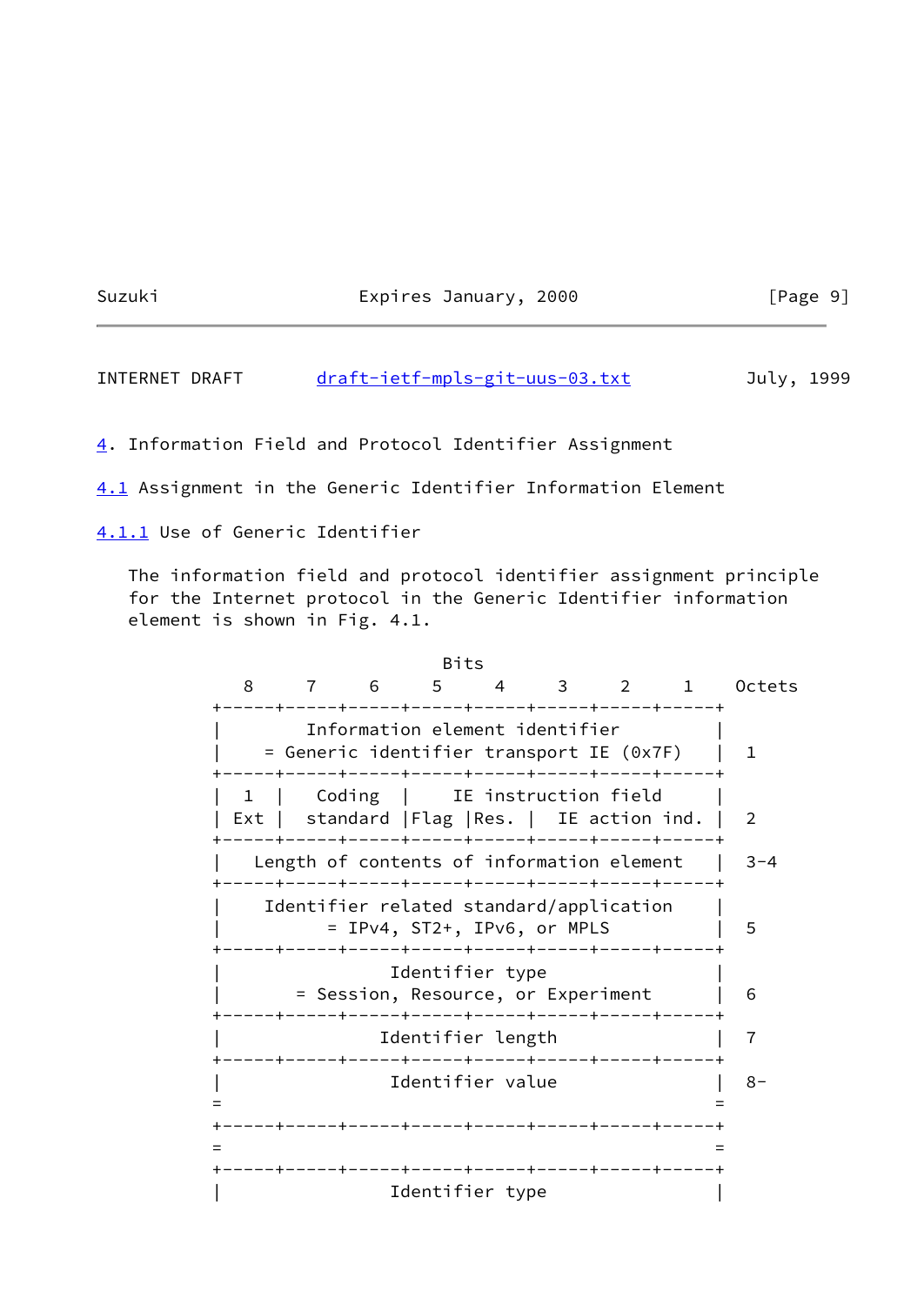

 Fig. 4.1: Principle of assignment in the Generic Identifier information element.

| Suzuki | Expires January, 2000 | [Page 10] |
|--------|-----------------------|-----------|
|        |                       |           |

INTERNET DRAFT [draft-ietf-mpls-git-uus-03.txt](https://datatracker.ietf.org/doc/pdf/draft-ietf-mpls-git-uus-03.txt) July, 1999

 The Identifier related standard/application field is the IPv4, ST2+, IPv6, or MPLS.

 The Identifier type field is the Session, Resource, or Experiment/Organization specific.

 The Identifier value field is assigned to Internet protocol related information which is identified by the Identifier related standard/application field and Identifier type field. The following identifiers are specified.

|                         | Std./app.           | Id type    |
|-------------------------|---------------------|------------|
| IPv4 session identifier | IPv4                | Session    |
| ST2+ session identifier | $ST2+$              | Session    |
| IPv6 session identifier | IP <sub>V</sub> 6   | Session    |
| MPLS VCID               | <b>MPLS</b>         | Resource   |
| Exp./Org. specific      | IPv4/ST2+/IPv6/MPLS | Experiment |

As described in [section 3.1](#page-5-1), the B-ISDN signaling message transferred between end-to-end users may contain up to three Generic Identifier information elements. These elements may contain multiple identifiers. This document does not specify the order of identifiers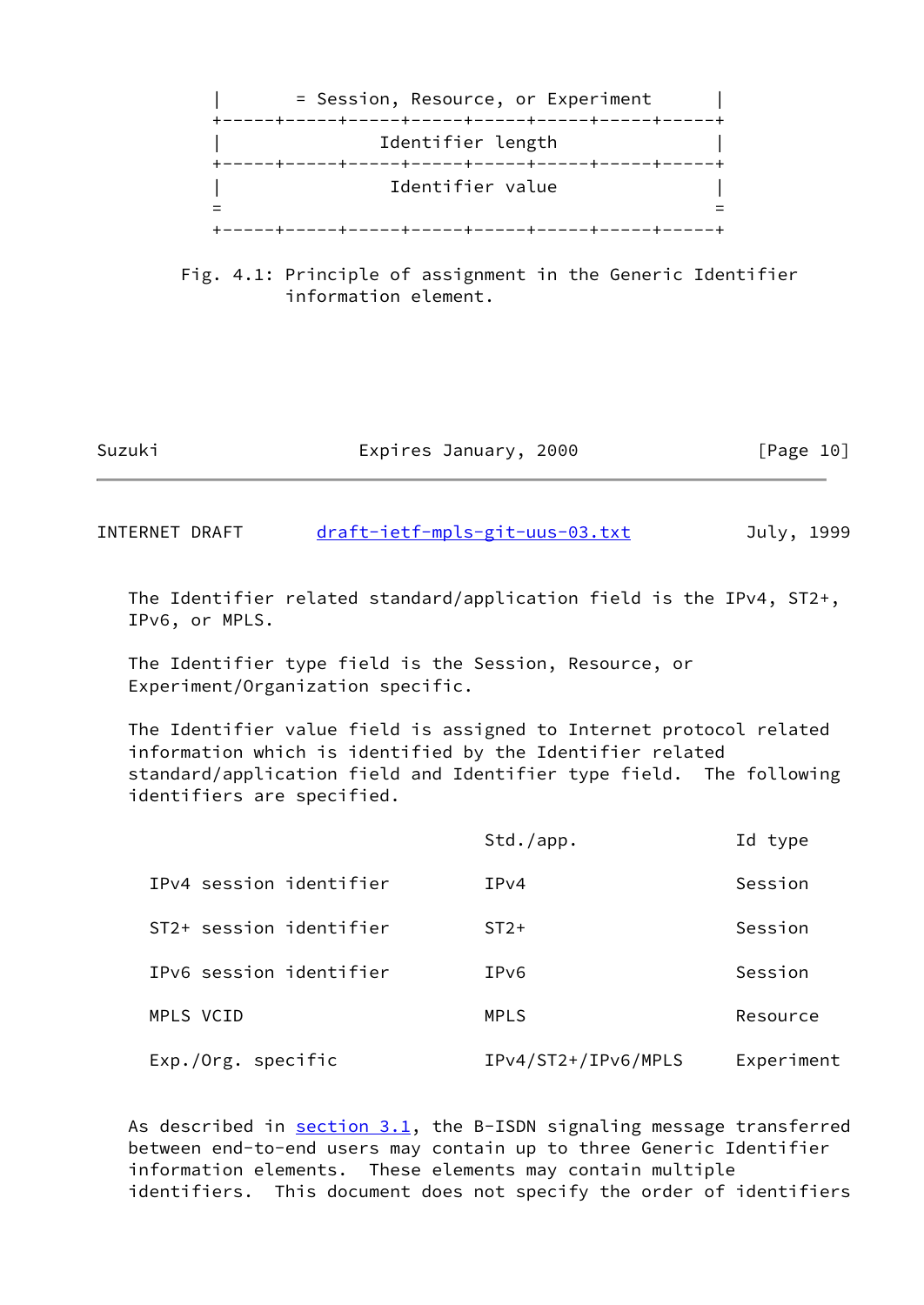when multiple identifiers appear in a signaling message.

 This document also does not specify the semantics when multiple identifiers having the same Identifier type appear in a signaling message, or when a signaling message contains a Generic Identifier information element that does not contain identifiers.

When a B-ISDN signaling message containing a Generic Identifier information element enters an ATM network that does not support the Generic Identifier, the network clears the call, discards the information element, or discards the signaling message. (See sections  $4.5.1$  and  $5.6.8.1$  of Q.2931 and section 9.3 of Q.2941.1 for details.)

 To enable reliable Generic Identifier information element transfer, when the calling party sends a SETUP or ADD PARTY message with up to three Generic Identifier information elements, the CONNECT or ADD PARTY ACK message returned by the called party must contain at least one Generic Identifier information element. The called party may not respond with the same identifiers received from the calling party.

| [Page 11] |
|-----------|
|           |

| INTERNET DRAFT | draft-ietf-mpls-git-uus-03.txt | July, 1999 |
|----------------|--------------------------------|------------|
|                |                                |            |

 The calling party should confirm that the response message contains at least one Generic Identifier information element. This rule enables identifier negotiation; this document does not specify the detailed procedure of this negotiation.

### <span id="page-12-0"></span>[4.1.2](#page-12-0) IPv4 session identifier

 If the Identifier related standard/application field in the Generic Identifier information element is the IPv4, and the Identifier type field in the identifier is the Session, the identifier is the IPv4 session identifier. The format of the IPv4 session identifier is shown in Fig. 4.2.

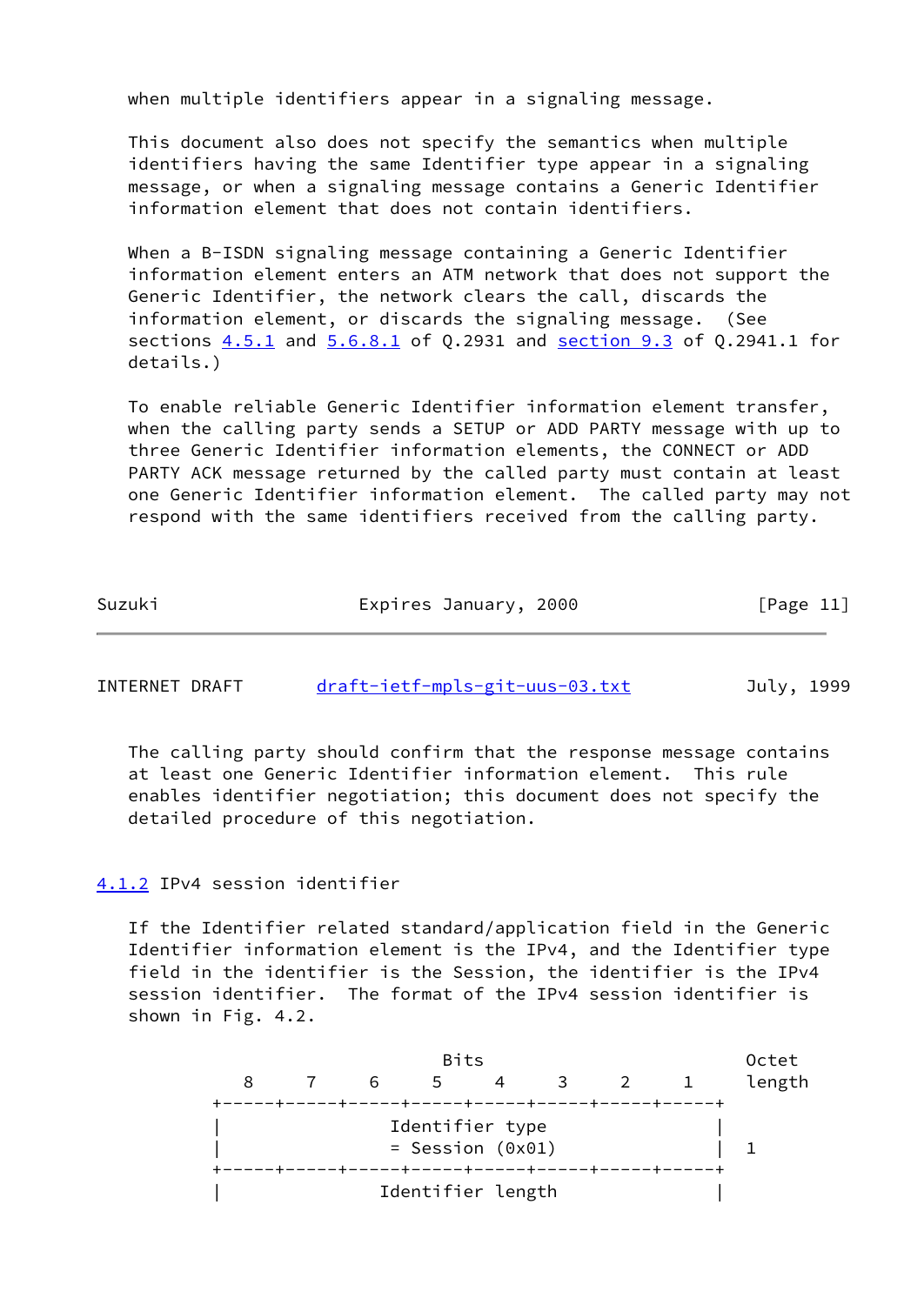

Fig. 4.2: IPv4 session identifier.

The Identifier type field is the Session (0x01).

The Identifier length is 13 octets.

 The Source IPv4 address, Destination IPv4 address, Protocol, Source Port, and Destination Port  $[7, 9, 10]$  $[7, 9, 10]$  $[7, 9, 10]$  $[7, 9, 10]$  $[7, 9, 10]$  are assigned in that order to the Identifier value field.

 Note: This specific session identifier is intended for use only with the explicit reservation. If wild card associations are needed at a later date, another identifier type will be used.

| Suzuki | Expires January, 2000 | [Page 12] |
|--------|-----------------------|-----------|
|        |                       |           |

INTERNET DRAFT [draft-ietf-mpls-git-uus-03.txt](https://datatracker.ietf.org/doc/pdf/draft-ietf-mpls-git-uus-03.txt) July, 1999

<span id="page-13-0"></span>[4.1.3](#page-13-0) ST2+ session identifier

 If the Identifier related standard/application field in the Generic Identifier information element is the ST2+, and the Identifier type field in the identifier is the Session, the identifier is the ST2+ session identifier. The format of the ST2+ session identifier is shown in Fig. 4.3.

|  |   | <b>Bits</b>        |  |     | Octet  |
|--|---|--------------------|--|-----|--------|
|  | 6 | .5                 |  | 3 2 | length |
|  |   |                    |  |     |        |
|  |   | Identifier type    |  |     |        |
|  |   | $=$ Session (0x01) |  |     |        |
|  |   |                    |  |     |        |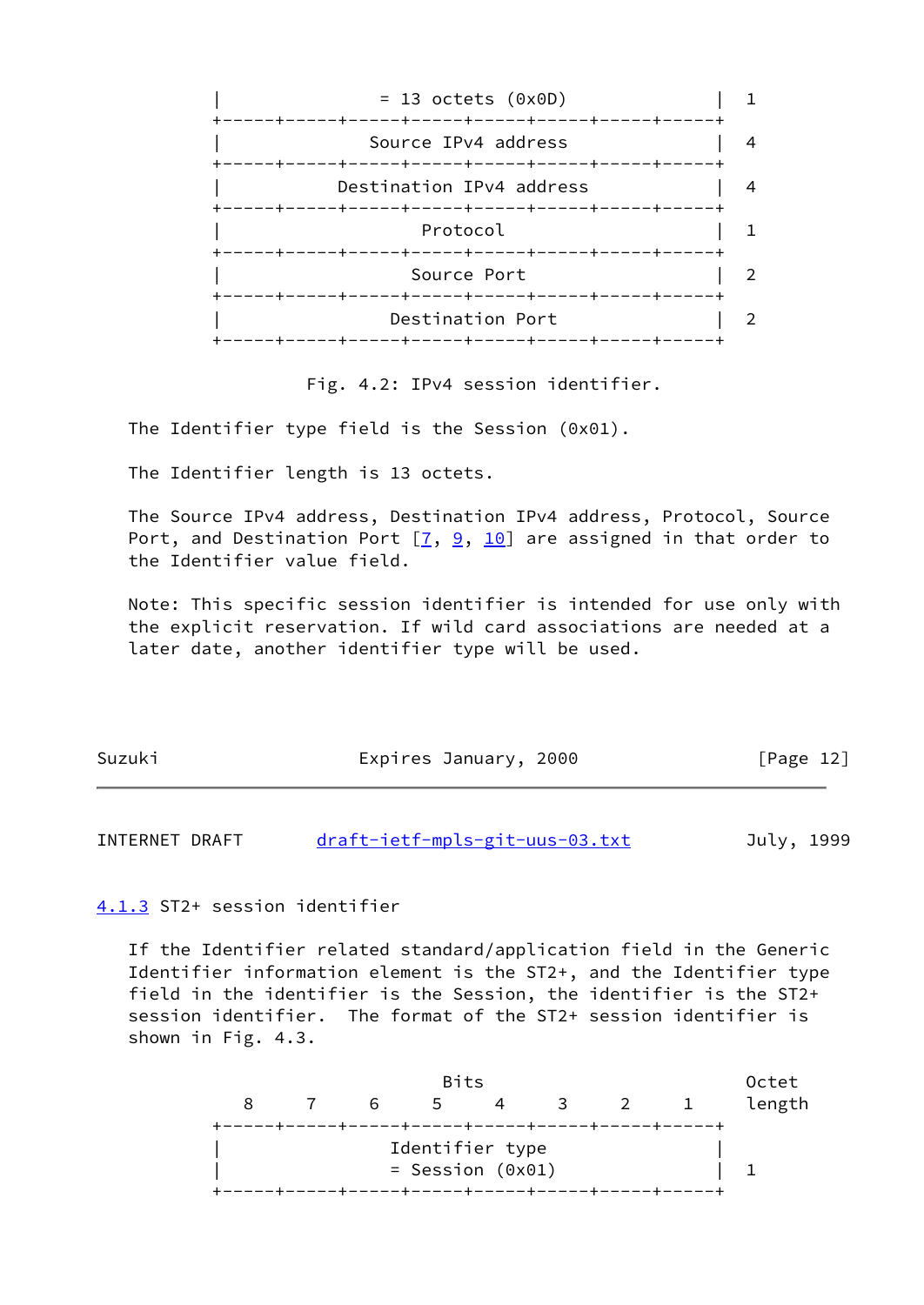

Fig. 4.3: ST2+ session identifier.

The Identifier type field is the Session (0x01).

The Identifier length is 6 octets.

The Stream ID (SID)  $[11]$  is assigned to the Identifier value field.

Suzuki Expires January, 2000 [Page 13]

INTERNET DRAFT [draft-ietf-mpls-git-uus-03.txt](https://datatracker.ietf.org/doc/pdf/draft-ietf-mpls-git-uus-03.txt) July, 1999

<span id="page-14-0"></span>[4.1.4](#page-14-0) IPv6 session identifier

 If the Identifier related standard/application field in the Generic Identifier information element is the IPv6, and the Identifier type field in the identifier is the Session, the identifier is the IPv6 session identifier. The format of the IPv6 session identifier is shown in Fig. 4.4.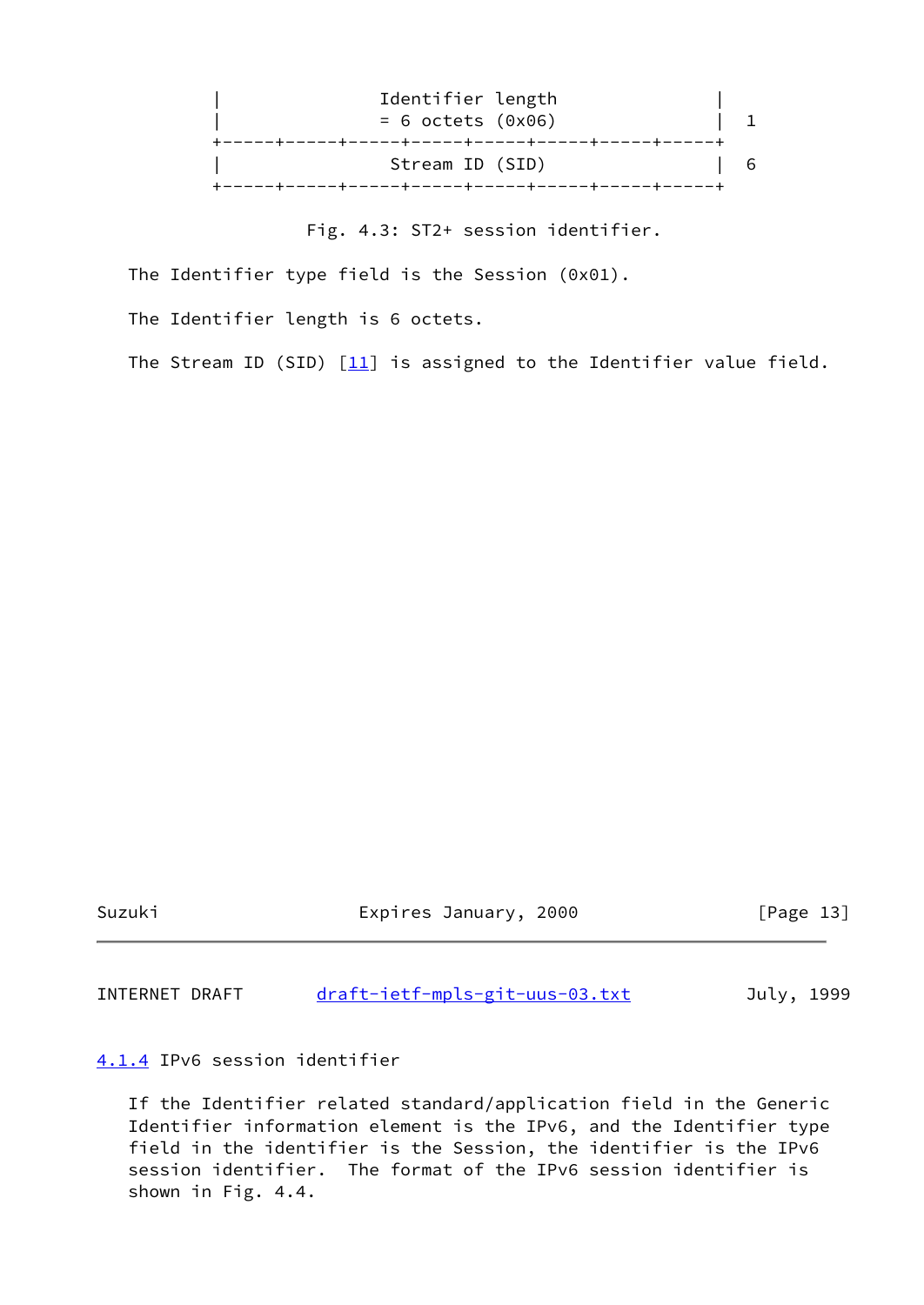|   |     |   | <b>Bits</b>                               |                                                                               |   |    | Octet  |
|---|-----|---|-------------------------------------------|-------------------------------------------------------------------------------|---|----|--------|
| 8 | 6 — | 5 | 4                                         | 3                                                                             | 2 | 1. | length |
|   |     |   | Identifier type<br>$=$ Session (0x01)     | ----+-----+-----+-----+-----+-<br>----+-----+-----+-----+-----+-----+----+--- |   |    |        |
|   |     |   | Identifier length<br>$= 37$ octets (0x25) |                                                                               |   |    |        |
|   |     |   | Source IPv6 address                       |                                                                               |   |    | 16     |
|   |     |   |                                           | Destination IPv6 address                                                      |   |    | 16     |
|   |     |   | Protocol                                  | ----+-----+-----+----+-----+                                                  |   |    |        |
|   |     |   | Source Port                               | ----+-----+-----+-----+-----+                                                 |   |    | 2      |
|   |     |   | Destination Port                          |                                                                               |   |    | 2      |
|   |     |   |                                           |                                                                               |   |    |        |

Fig. 4.4: IPv6 session identifier.

The Identifier type field is the Session (0x01).

The Identifier length is 37 octets.

 The Source IPv6 address, Destination IPv6 address, Protocol, Source Port, and Destination Port  $[8, 9, 10]$  $[8, 9, 10]$  $[8, 9, 10]$  $[8, 9, 10]$  $[8, 9, 10]$  are assigned in that order to the Identifier value field.

 Note: This specific session identifier is intended for use only with the explicit reservation. If wild card associations are needed at a later date, another identifier type will be used.

| Suzuki | Expires January, 2000 | [Page $14$ ] |
|--------|-----------------------|--------------|
|        |                       |              |

INTERNET DRAFT [draft-ietf-mpls-git-uus-03.txt](https://datatracker.ietf.org/doc/pdf/draft-ietf-mpls-git-uus-03.txt) July, 1999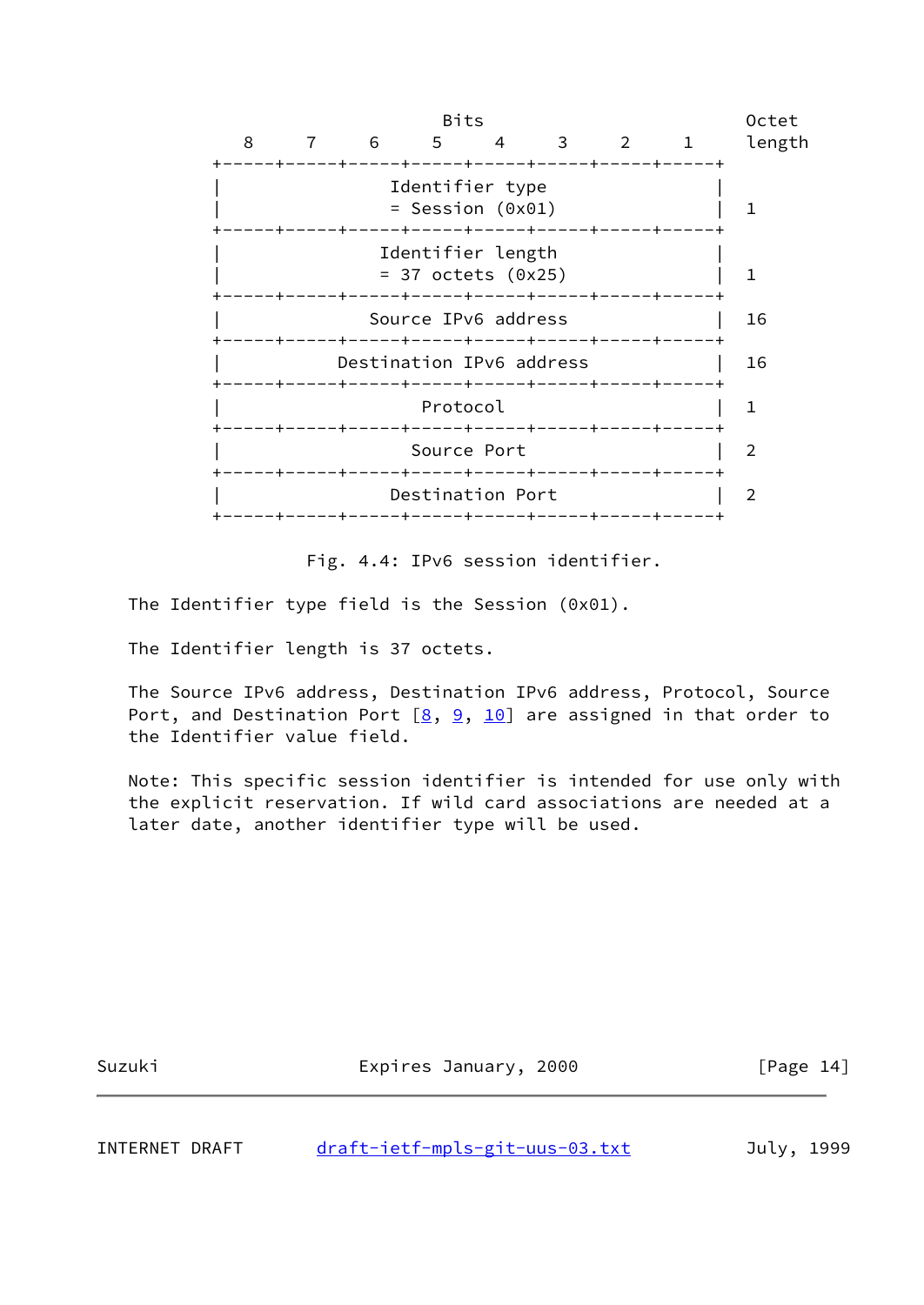<span id="page-16-0"></span>[4.1.5](#page-16-0) MPLS VCID

 If the Identifier related standard/application field in the Generic Identifier information element is the MPLS, and the Identifier type field in the identifier is the Resource, the identifier is the MPLS VCID. The format of the MPLS VCID is shown in Fig. 4.5.



Fig. 4.5: MPLS VCID.

The Identifier type field is the Resource (0x02).

The Identifier length is 4 octets.

The MPLS VCID  $[13]$  $[13]$  is assigned to the Identifier value field.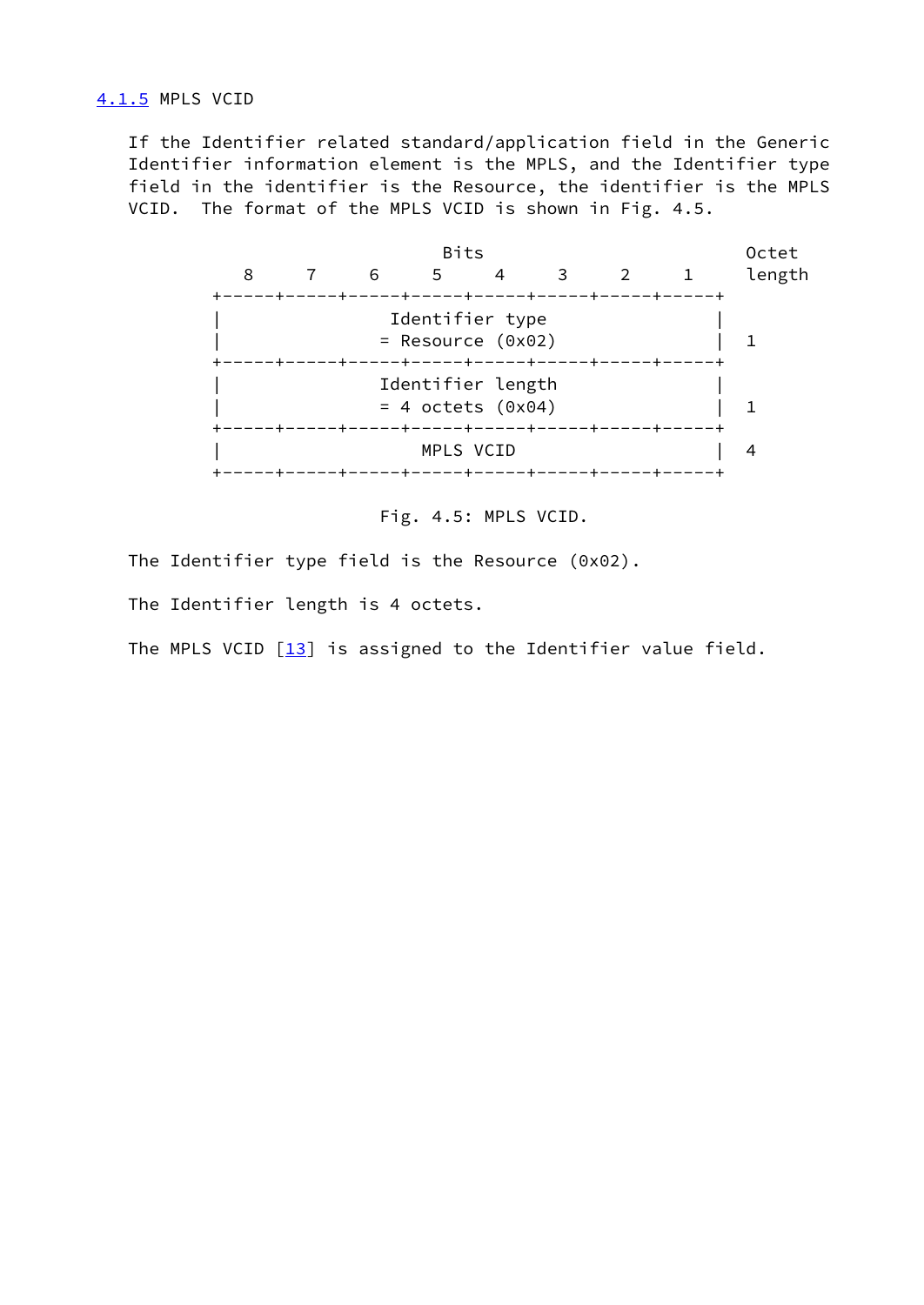## INTERNET DRAFT [draft-ietf-mpls-git-uus-03.txt](https://datatracker.ietf.org/doc/pdf/draft-ietf-mpls-git-uus-03.txt) July, 1999

### <span id="page-17-0"></span>[4.1.6](#page-17-0) Experiment/Organization specific

 If the Identifier related standard/application field in the Generic Identifier information element is the IPv4, ST2+, IPv6, or MPLS, and the Identifier type field in the identifier is the Experiment/Organization specific, the identifier is the Experiment/Organization specific. The format of the Experiment/Organization specific is shown in Fig. 4.6.



Fig. 4.6: Experiment/Organization specific.

 The Identifier type field is the Experiment/Organization specific (0xFE).

 The first 3 octets in the Identifier value field must contain the Organizationally unique identifier (OUI) (as specified in IEEE 802- 1990; section 5.1).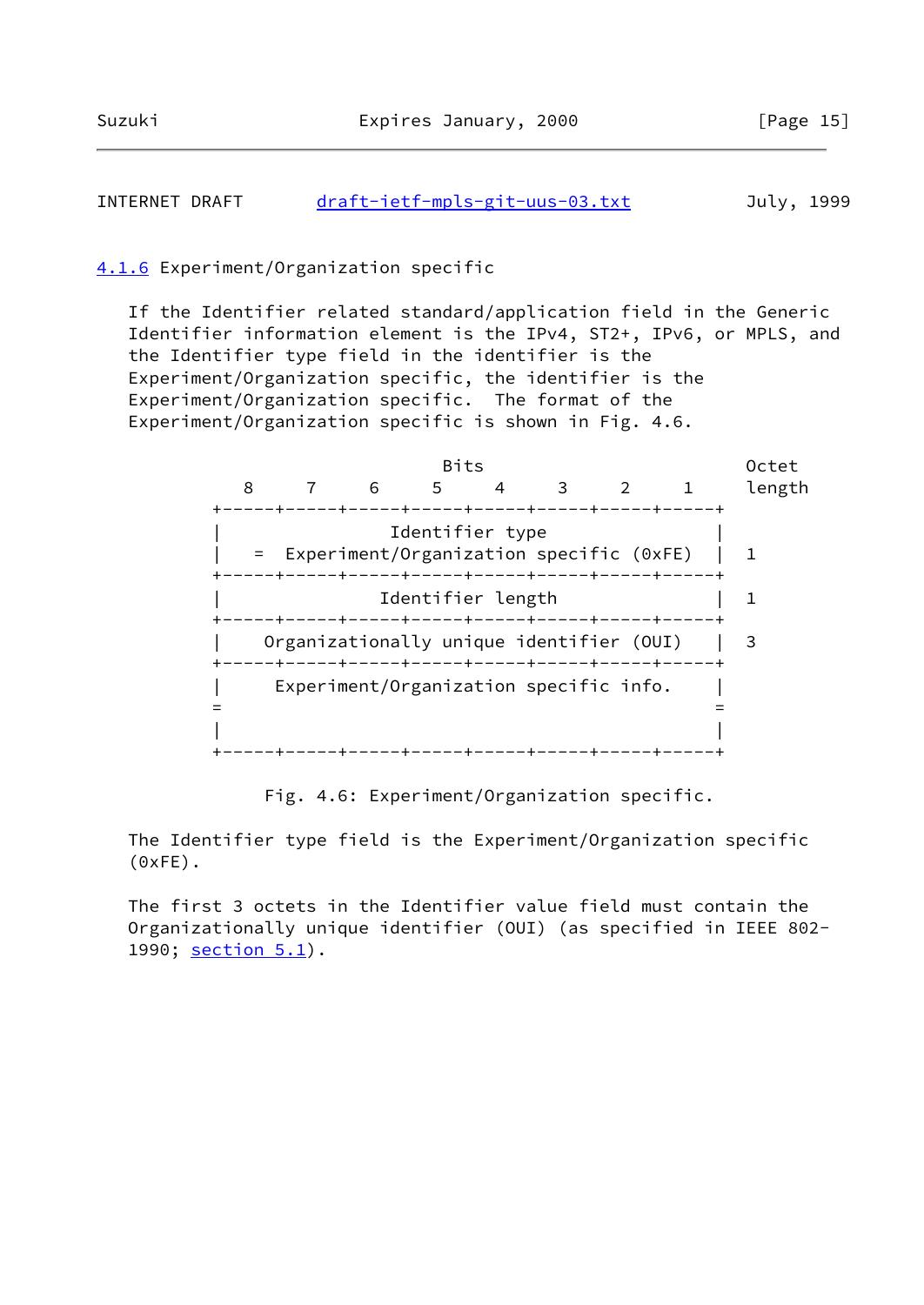Suzuki Expires January, 2000

| ∽a¤e |  |
|------|--|
|      |  |

| INTERNET DRAFT | draft-ietf-mpls-git-uus-03.txt | July, 1999 |
|----------------|--------------------------------|------------|
|                |                                |            |

<span id="page-18-0"></span>[4.2](#page-18-0) Assignment in the User-user Information Element

<span id="page-18-1"></span>[4.2.1](#page-18-1) Use of User-to-user Signaling

 The information field and protocol identifier assignment principle for the Internet protocol in the User-user information element is shown in Fig. 4.7.



Fig. 4.7: Principle of assignment in the User-user information element.

 The Protocol discriminator field is the Internet protocol/application (0x06). In this case, the first 1 octet in the User information field is the Internet protocol/application identifier field.

Assignment of the Internet protocol/application identifier field is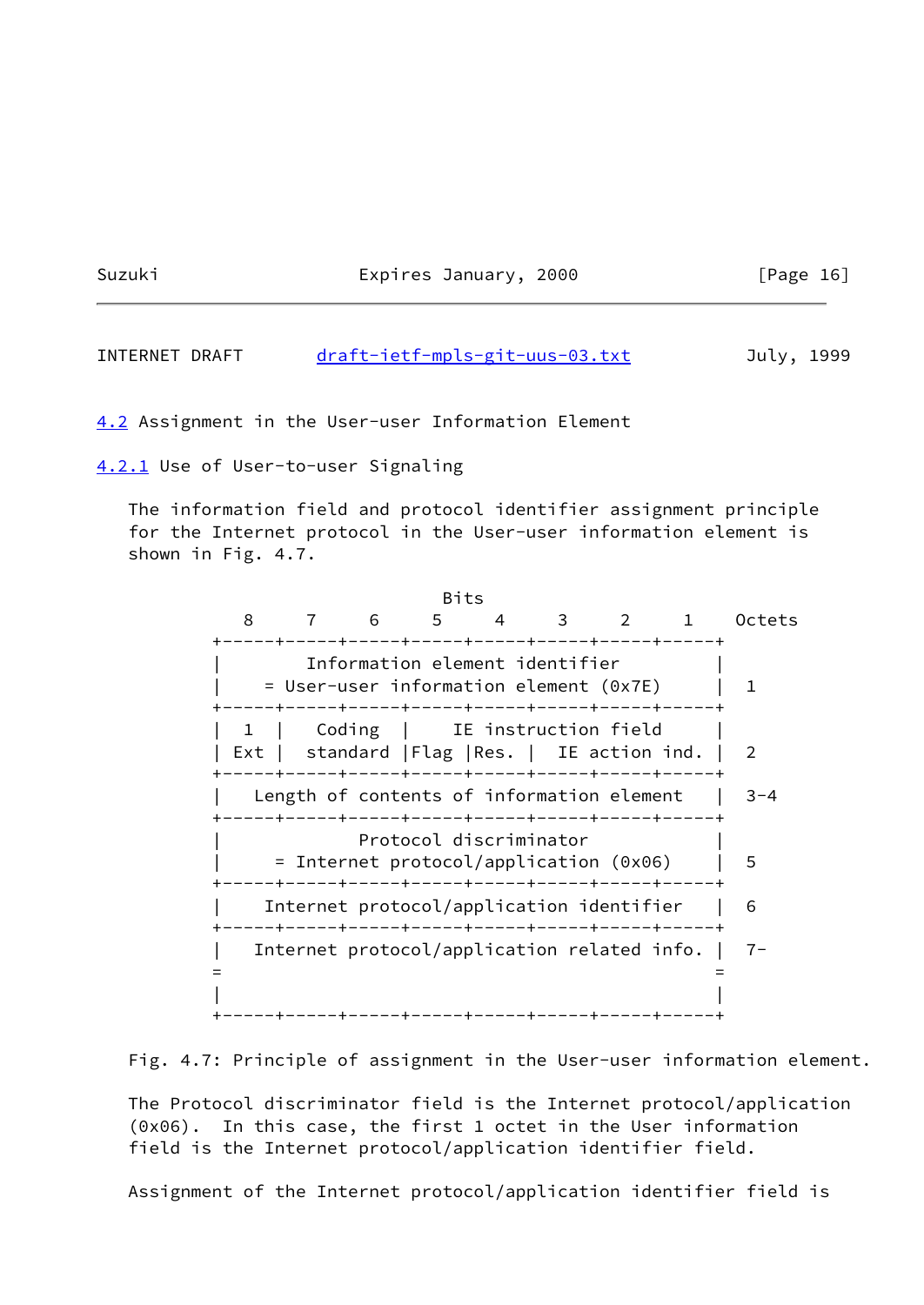as follows. A leading 0x means hexadecimal.

 0x00: Reserved. 0x01: ST2+ SCMP. 0x02: RSVP message. 0x03-0xFD: Reserved for IANA assignment. 0xFE: Experiment/Organization specific.

Suzuki Expires January, 2000 [Page 17]

INTERNET DRAFT [draft-ietf-mpls-git-uus-03.txt](https://datatracker.ietf.org/doc/pdf/draft-ietf-mpls-git-uus-03.txt) July, 1999

0xFF: Reserved.

 The field that follows the Internet protocol/application identifier field is assigned to Internet protocol/application related information that is identified by the Internet protocol/application identifier field.

When a B-ISDN signaling message containing a User-user information element enters an ATM network that does not support the User-to-user Signaling, the network clears the call, discards the information element, or discards the signaling message. (See sections 4.5.1 and 5.6.8.1 of Q.2931, section 1.9 of Q.2957, and Q.2971 annex D for details.)

 To enable reliable User-user information element transfer, when the calling party sends a SETUP or ADD PARTY message with a User-user information element, the CONNECT or ADD PARTY ACK message returned by the called party must contain a User-user information element. The called party may not respond with the same user information received from the calling party. The calling party should confirm that the response message contains a User-user information element. This rule enables negotiation; this document does not specify the detailed procedure of this negotiation.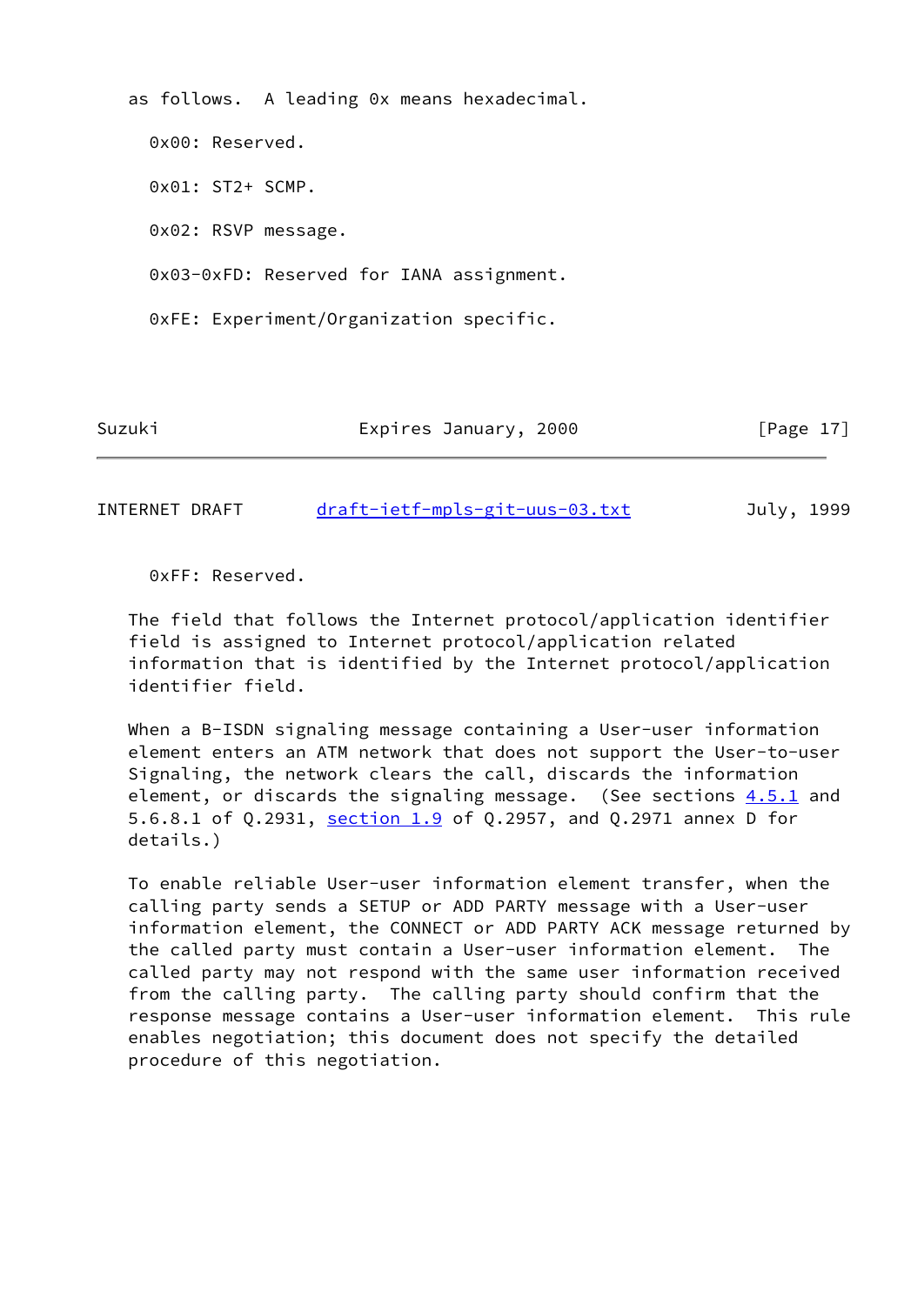| Suzuki |  |
|--------|--|
|        |  |

# Expires January, 2000 [Page 18]

INTERNET DRAFT [draft-ietf-mpls-git-uus-03.txt](https://datatracker.ietf.org/doc/pdf/draft-ietf-mpls-git-uus-03.txt) July, 1999

# <span id="page-20-0"></span>[4.2.2](#page-20-0) ST2+ SCMP

The format of the ST2+ SCMP is shown in Fig. 4.8.

|   |                                                                                | Bits      |                        |     |                                                   |         |
|---|--------------------------------------------------------------------------------|-----------|------------------------|-----|---------------------------------------------------|---------|
| 8 | 6                                                                              | $5 -$     |                        | 4 3 | $2^{\circ}$<br>---+-----+-----+-----+-----+-----+ | Octets  |
|   | Information element identifier<br>= User-user information element (0x7E)       |           |                        |     |                                                   |         |
|   | Coding   IE instruction field<br>Ext   standard   Flag   Res.   IE action ind. |           |                        |     |                                                   | 2       |
|   | Length of contents of information element                                      |           |                        |     |                                                   | $3 - 4$ |
|   | $=$ Internet protocol/application (0x06)                                       |           | Protocol discriminator |     |                                                   | 5       |
|   | Internet protocol/application identifier                                       |           | $= ST2+ SCMP (0x01)$   |     | -----+-----+-----+-----+-----+----+-              | 6       |
|   |                                                                                | ST2+ SCMP |                        |     |                                                   |         |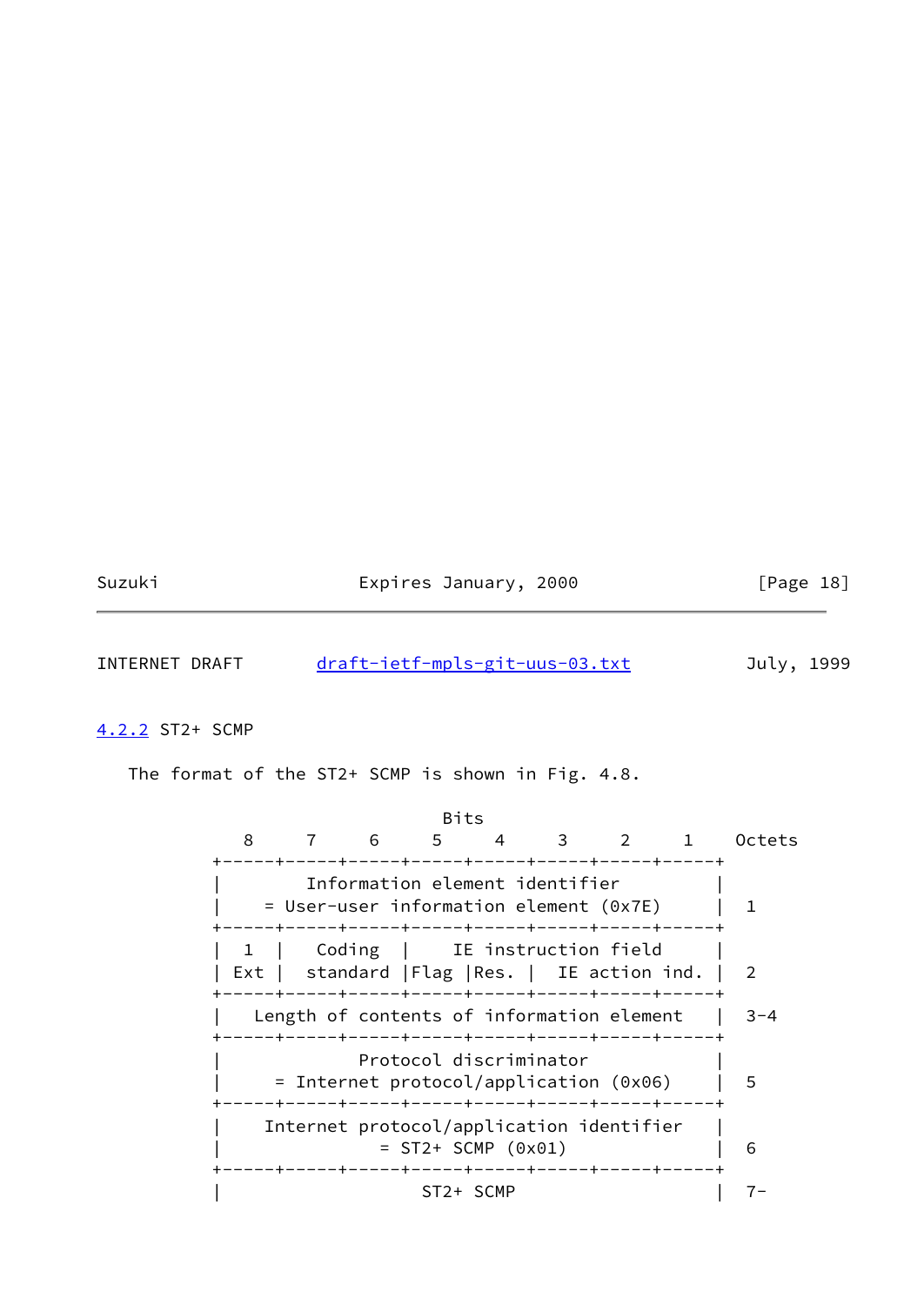

#### Fig. 4.8: ST2+ SCMP.

 The Internet protocol/application identifier field is the ST2+ SCMP (0x01).

The ST2+ SCMP  $[11]$  $[11]$  is assigned to the Internet protocol/application related information field. The SETUP and ADD PARTY messages may contain the ST2+ SCMP CONNECT message. The CONNECT and ADD PARTY ACK messages may contain the ST2+ SCMP ACCEPT message. The RELEASE and DROP PARTY messages may contain the ST2+ SCMP DISCONNECT message. The RELEASE, RELEASE COMPLETE, ADD PARTY REJECT, and DROP PARTY messages may contain the ST2+ SCMP REFUSE message.

<span id="page-21-0"></span>

| Suzuki                                                                   | Expires January, 2000                                                                    |                                |  |      |  |  | [Page 19] |             |                        |  |
|--------------------------------------------------------------------------|------------------------------------------------------------------------------------------|--------------------------------|--|------|--|--|-----------|-------------|------------------------|--|
| INTERNET DRAFT                                                           |                                                                                          | draft-ietf-mpls-git-uus-03.txt |  |      |  |  |           |             | July, 1999             |  |
| 4.2.3 RSVP message                                                       |                                                                                          |                                |  |      |  |  |           |             |                        |  |
| The format of the RSVP message is shown in Fig. 4.9.                     |                                                                                          |                                |  |      |  |  |           |             |                        |  |
|                                                                          |                                                                                          |                                |  | Bits |  |  |           |             |                        |  |
|                                                                          |                                                                                          |                                |  |      |  |  |           |             | 8 7 6 5 4 3 2 1 Octets |  |
| Information element identifier<br>= User-user information element (0x7E) |                                                                                          |                                |  |      |  |  |           | $\mathbf 1$ |                        |  |
|                                                                          | 1   Coding   IE instruction field  <br>Ext   standard   Flag   Res.   IE action ind.   2 |                                |  |      |  |  |           |             |                        |  |
|                                                                          | Length of contents of information element                                                |                                |  |      |  |  |           |             | $3 - 4$                |  |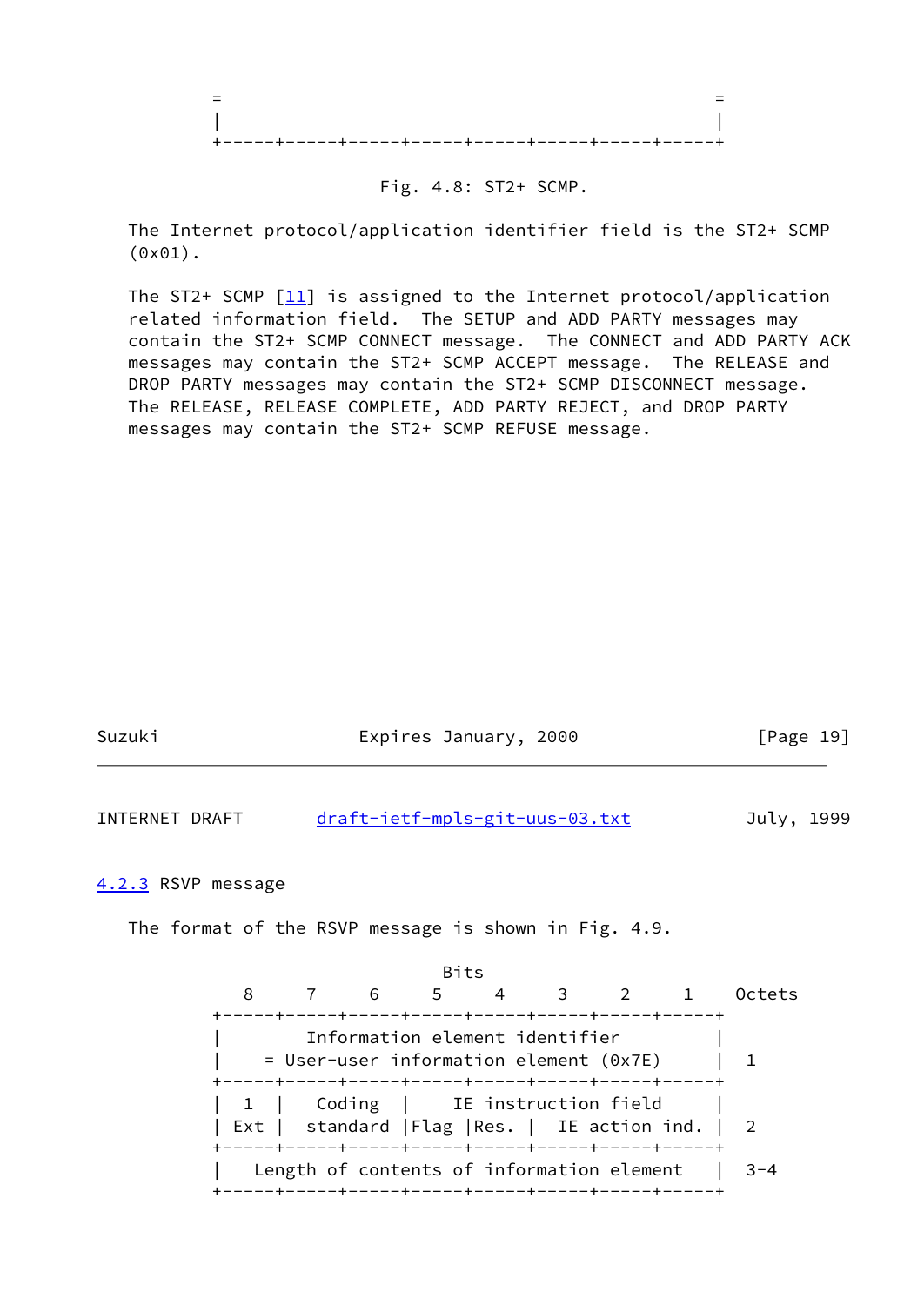



 The Internet protocol/application identifier field is the RSVP message (0x02).

The RSVP message  $[12]$  is assigned to the Internet protocol/application related information field. The SETUP message may contain the RSVP Resv message. The CONNECT message may contain the RSVP ResvConf message. The RELEASE message may contain the RSVP ResvErr or ResvTear message.



<span id="page-22-0"></span> The format of the Experiment/Organization specific is shown in Fig. 4.10.

<u>Bits and the contract of the Bits</u> 8 7 6 5 4 3 2 1 Octets +-----+-----+-----+-----+-----+-----+-----+-----+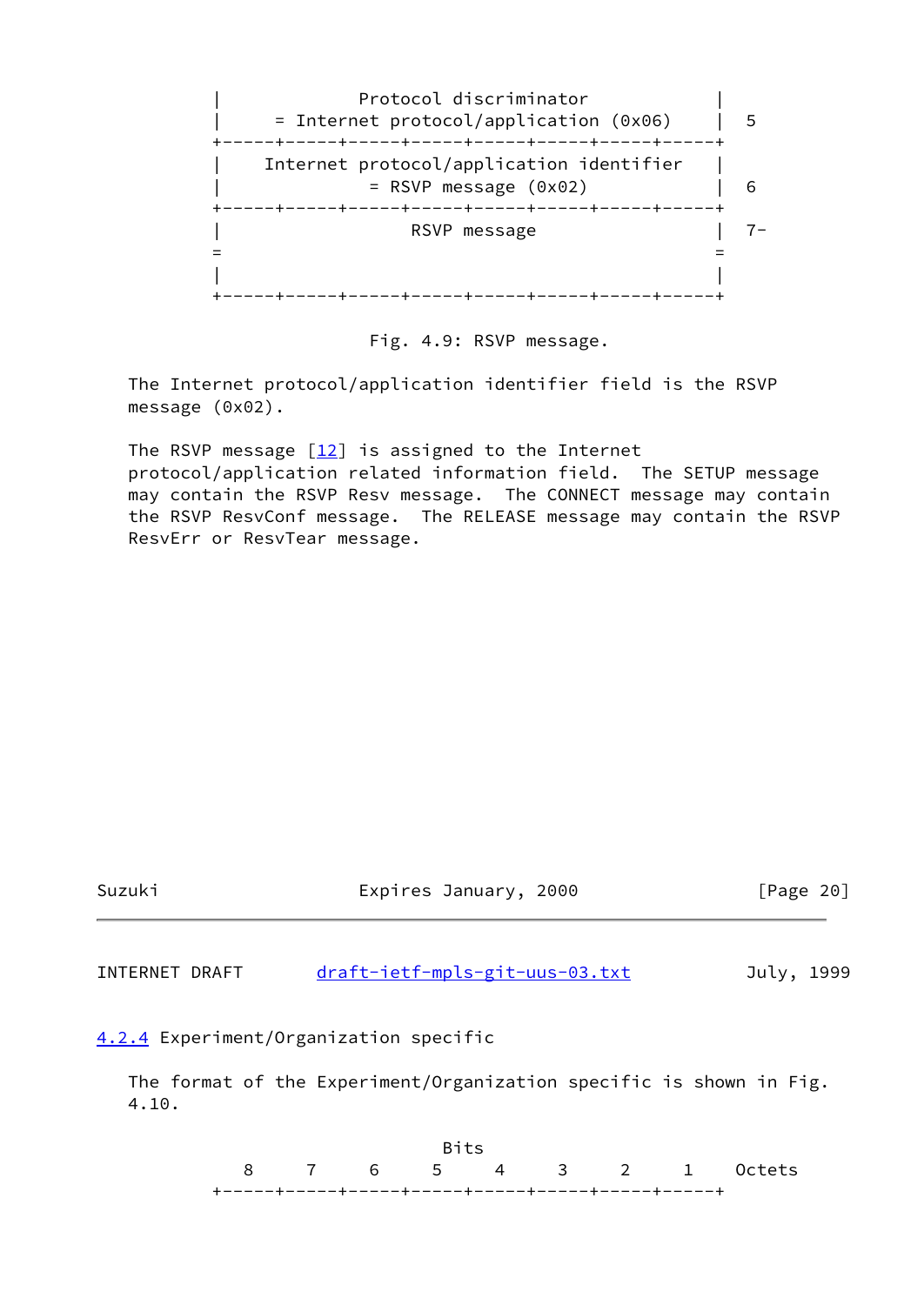Information element identifier | = User-user information element (0x7E) | 1 +-----+-----+-----+-----+-----+-----+-----+-----+ 1 | Coding | IE instruction field | Ext | standard | Flag | Res. | IE action ind. | 2 +-----+-----+-----+-----+-----+-----+-----+-----+ Length of contents of information element  $|$  3-4 +-----+-----+-----+-----+-----+-----+-----+-----+ Protocol discriminator | = Internet protocol/application (0x06) | 5 +-----+-----+-----+-----+-----+-----+-----+-----+ Internet protocol/application identifier | = Experiment/Organization specific (0xFE) | 6 +-----+-----+-----+-----+-----+-----+-----+-----+ | Organizationally unique identifier (OUI) | 7-9 +-----+-----+-----+-----+-----+-----+-----+-----+ | Experiment/Organization specific info. | 10- = = | | +-----+-----+-----+-----+-----+-----+-----+-----+

Fig. 4.10: Experiment/Organization specific.

 The Internet protocol/application identifier field is the Experiment/Organization specific (0xFE).

 The first 3 octets in the Internet protocol/application related information field must contain the Organizationally unique identifier (OUI) (as specified in IEEE 802-1990; section  $5.1$ ).

Suzuki **Expires January, 2000** [Page 21]

INTERNET DRAFT [draft-ietf-mpls-git-uus-03.txt](https://datatracker.ietf.org/doc/pdf/draft-ietf-mpls-git-uus-03.txt) July, 1999

<span id="page-23-0"></span>[5](#page-23-0). Open Issues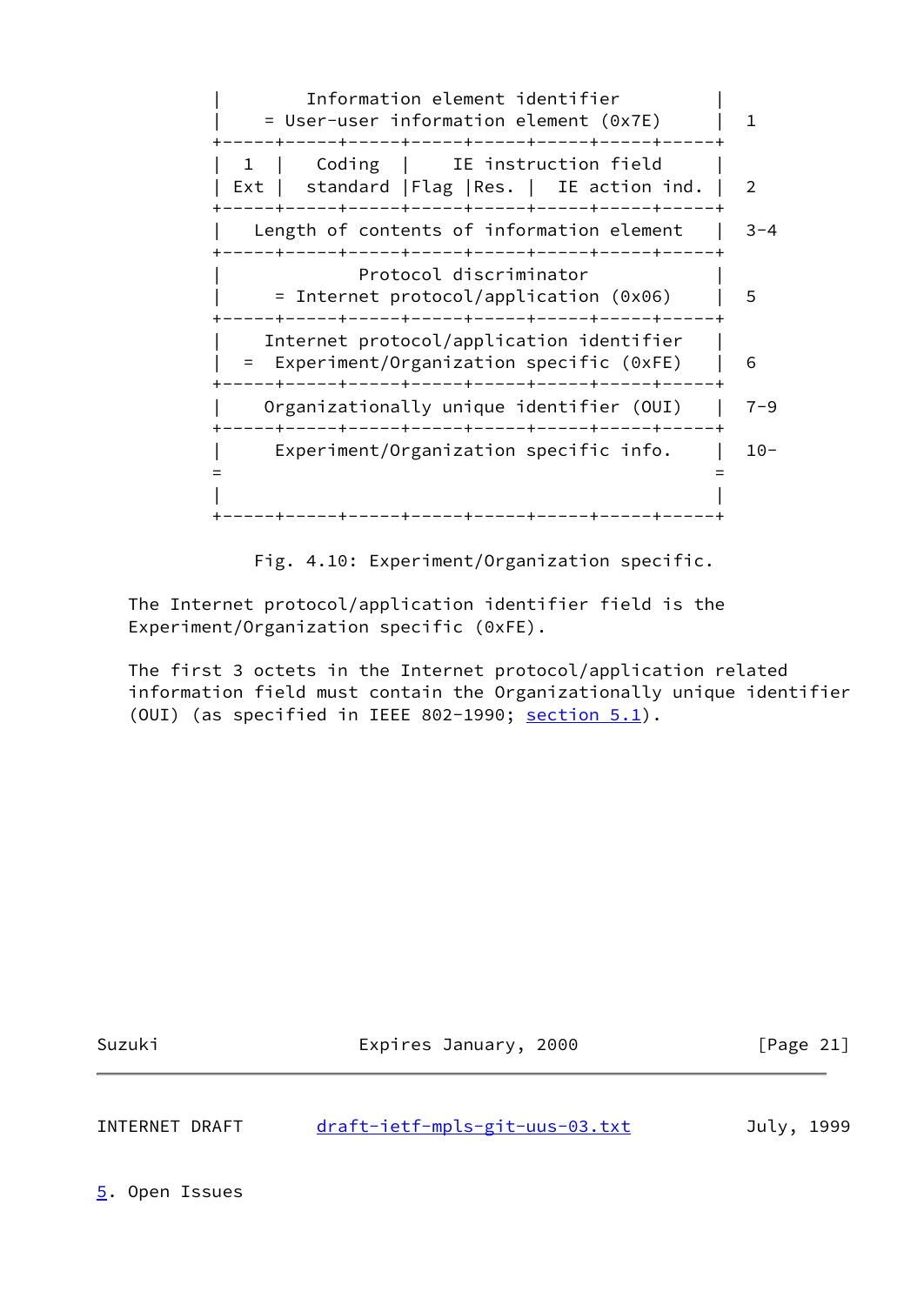The following issues are still remain in this document.

o Generic Identifier support for session aggregation.

 Session aggregation support may be needed in a backbone environment. Wild card style aggregated session identifier may be feasible. However, before specifying Generic Identifier support for it, session aggregation model in ATM VCs should be clarified.

 o Generic Identifier support for the IPv6 flow label and traffic classes.

 The IPv6 flow label and traffic classes support may be needed in future. However, currently their semantics are not clear.

## <span id="page-24-0"></span>[6](#page-24-0). IANA Considerations

 When the Identifier related standard/application field in the Q.2941.2 Generic Identifier information element is the IPv4, ST2+, IPv6, or MPLS, numbers between 0x10-0xFD in the Identifier type field are reserved for IANA assignment. (See [section 3.1](#page-5-1)). Following the policies outlined in  $[14]$ , these numbers are allocated through an IETF Consensus action.

 When the Protocol discriminator field in the Q.2957 User-user information element is the Internet protocol/application, numbers between 0x03-0xFD in the Internet protocol/application identifier field are reserved for IANA assignment. (See [section 4.2.1\)](#page-18-1). Following the policies outlined in  $[14]$  $[14]$ , these numbers are allocated through an IETF Consensus action.

## <span id="page-24-1"></span>[7](#page-24-1). Security Considerations

 This document specifies the information field and protocol identifier assignment in the Q.2941 Generic Identifier and Q.2957 User-to-user Signaling for the Internet protocol, so these do not weaken the security of the B-ISDN signaling.

 In a called party of the B-ISDN signaling, if the incoming SETUP message contains the calling party number and if it is verified and passed by the ATM network or it is provided by the network, then it is feasible to use the calling party number for part of the calling party authentication to strengthen security.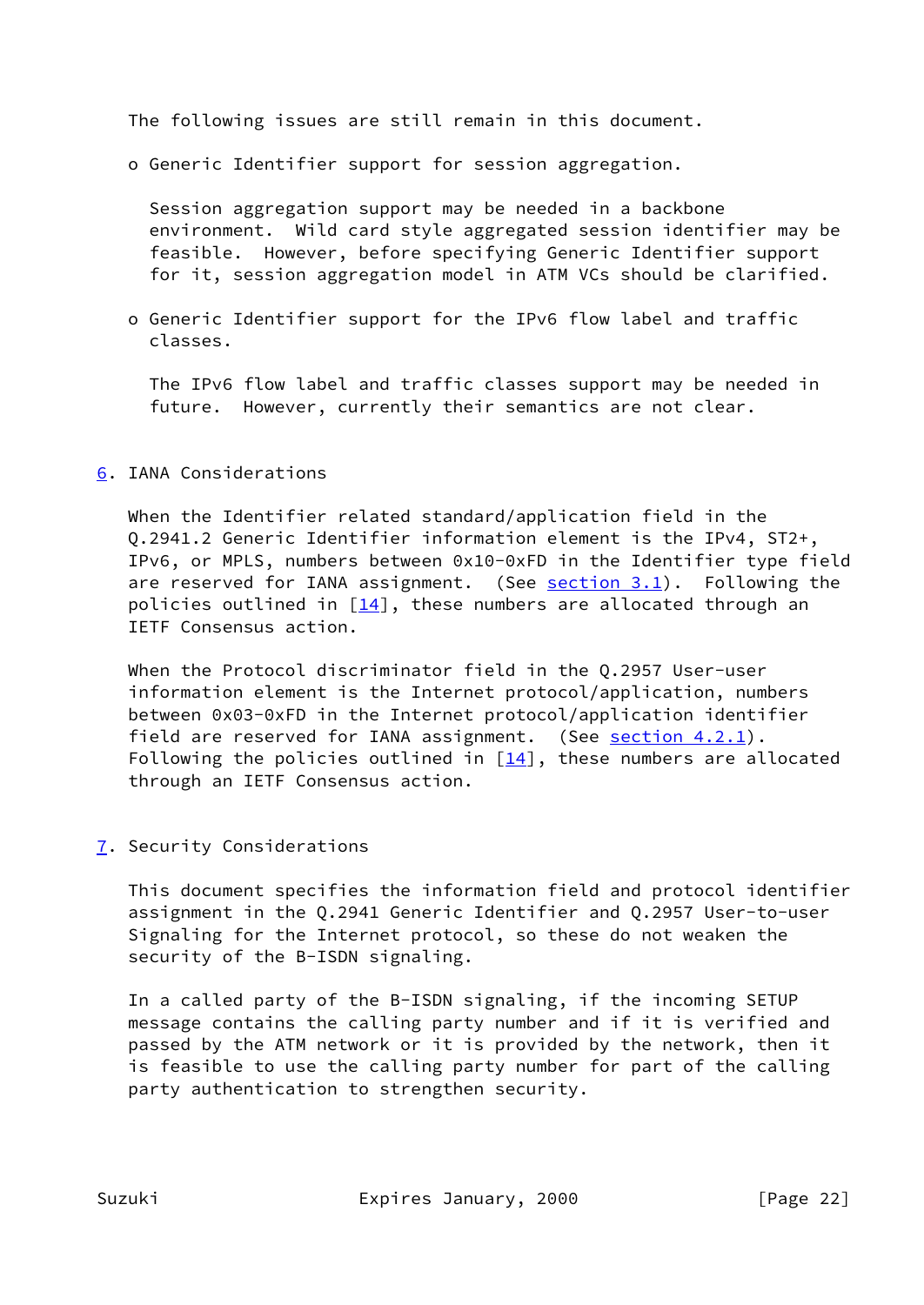#### References

<span id="page-25-2"></span> [1] ITU-T, "Broadband Integrated Services Digital Network (B- ISDN)-Digital Subscriber Signaling System No. 2 (DSS 2)-User- Network Interface (UNI) Layer 3 Specification for Basic Call/Connection Control," ITU-T Recommendation Q.2931, September 1995.

<span id="page-25-3"></span> [2] ITU-T, "Broadband Integrated Services Digital Network (B- ISDN)-Digital Subscriber Signaling System No. 2 (DSS 2)-User- Network Interface Layer 3 Specification for Point-to-Multipoint Call/Connection Control," ITU-T Recommendation Q.2971, October 1995.

<span id="page-25-0"></span> [3] ITU-T, "Broadband Integrated Services Digital Network (B-ISDN) Digital Subscriber Signaling System No. 2 (DSS 2): Generic Identifier Transport," Draft ITU-T New Recommendation Q.2941.1, September 1997.

<span id="page-25-1"></span> [4] ITU-T, "Broadband Integrated Services Digital Network (B-ISDN) Digital Subscriber Signaling System No. 2 (DSS 2): Generic Identifier Transport Extensions," Draft ITU-T New Recommendation Q.2941.2, July 1999.

<span id="page-25-4"></span> [5] ITU-T, "Stage 3 Description for Additional Information Transfer Supplementary Service Using B-ISDN Digital Subscriber Signaling System No. 2 (DSS 2)-Basic Call Clause 1-User-to-User Signalling (UUS)," ITU-T Recommendation Q.2957, February 1995.

<span id="page-25-5"></span> [6] ITU-T, "Stage 3 Description for Additional Information Transfer Supplementary Service Using B-ISDN Digital Subscriber Signaling System No. 2 (DSS 2)-Basic Call Clause 1-User-to-User Signalling (UUS)," Draft ITU-T Recommendation Q.2957 Amendment 1, July 1999.

<span id="page-25-6"></span>[7] J. Postel Ed., "Internet Protocol," [RFC 791](https://datatracker.ietf.org/doc/pdf/rfc791), September 1981.

<span id="page-25-10"></span> [8] S. Deering and R. Hinden, "Internet Protocol, Version 6 (IPv6) Specification," [RFC 2460,](https://datatracker.ietf.org/doc/pdf/rfc2460) December 1998.

<span id="page-25-7"></span>[9] J. Postel, "User Datagram Protocol," [RFC 768,](https://datatracker.ietf.org/doc/pdf/rfc768) August 1980.

<span id="page-25-8"></span>[10] J. Postel Ed., "Transmission Control Protocol," [RFC 793](https://datatracker.ietf.org/doc/pdf/rfc793), September 1981.

<span id="page-25-9"></span>[11] L. Delgrossi and L. Berger, Ed., "Internet Stream Protocol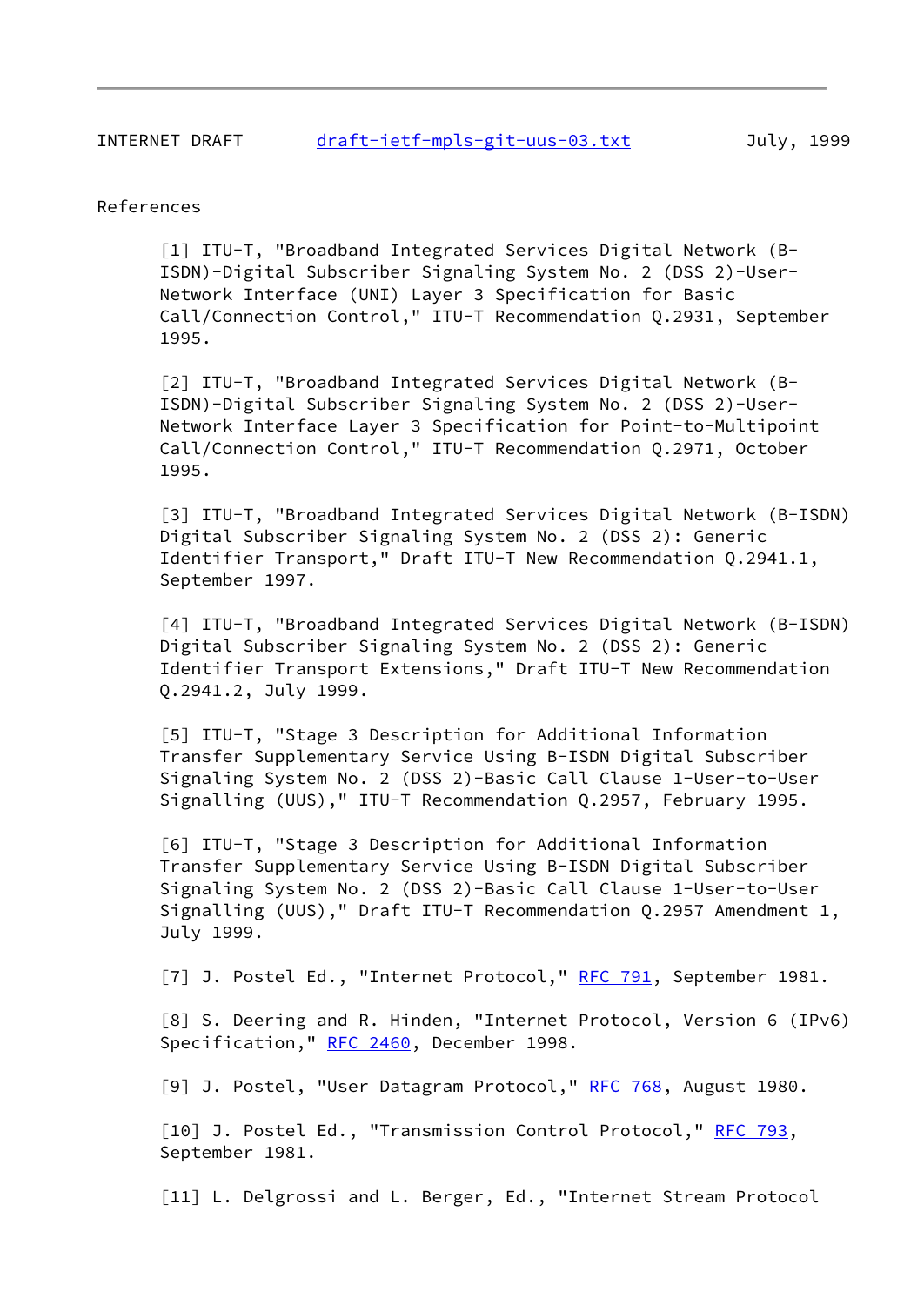Version 2 (ST2) Protocol Specification - Version ST2+," [RFC 1819,](https://datatracker.ietf.org/doc/pdf/rfc1819) August 1995.

Suzuki Expires January, 2000 [Page 23]

INTERNET DRAFT [draft-ietf-mpls-git-uus-03.txt](https://datatracker.ietf.org/doc/pdf/draft-ietf-mpls-git-uus-03.txt) July, 1999

<span id="page-26-1"></span> [12] R. Braden Ed., "Resource ReSerVation Protocol (RSVP)-Version 1 Functional Specification," [RFC 2205](https://datatracker.ietf.org/doc/pdf/rfc2205), September 1997.

<span id="page-26-0"></span> [13] K. Nagami, N. Demizu, H. Esaki, Y. Katsube, and P. Doolan, "VCID Notification over ATM link for LDP," Work in Progress.

<span id="page-26-2"></span> [14] T. Narten and H. Alvestrand, "Guidelines for Writing an IANA Considerations Section in RFCs," [RFC 2434,](https://datatracker.ietf.org/doc/pdf/rfc2434) October 1998.

 [15] P. Newman, T. Lyon, and G. Minshall, "Flow Labelled IP: A Connectionless Approach to ATM," Proc. IEEE Infocom, March 1996.

[16] S. Damaskos and A. Gavras, "Connection Oriented Protocols over ATM: A case study," Proc. SPIE, Vol. 2188, pp.226-278, February 1994.

 [17] ITU-T, "Integrated Services Digital Network (ISDN) Overall Network Aspects and Functions ISDN Protocol Reference Model," ITU-T Recommendation I.320, November 1993.

 [18] ITU-T, "Digital Subscriber Signaling System No. 1 (DSS 1) Specification of a Synchronization and Coordination Function for the Provision of the OSI Connection-mode Network Service in an ISDN Environment," ITU-T Recommendation Q.923, February 1995.

Acknowledgments

 I would like to thank Kenichi Kitami of the NTT Information Sharing Lab. Group, who is also the chair of ITU-T SG11 WP1, Shinichi Kuribayashi of the NTT Information Sharing Platform Labs., Hiroshi Yao and Takumi Ohba of the NTT Network Service Systems Labs., and Noriyuki Takahashi of the NTT Information Sharing Platform Labs., for their valuable comments and discussions.

 And I would also like to thank the active members of IETF, ITU-T, and ATM Forum, especially Joel Halpern of Newbridge Networks, Andrew Malis of Ascend Communications, George Swallow and Bruce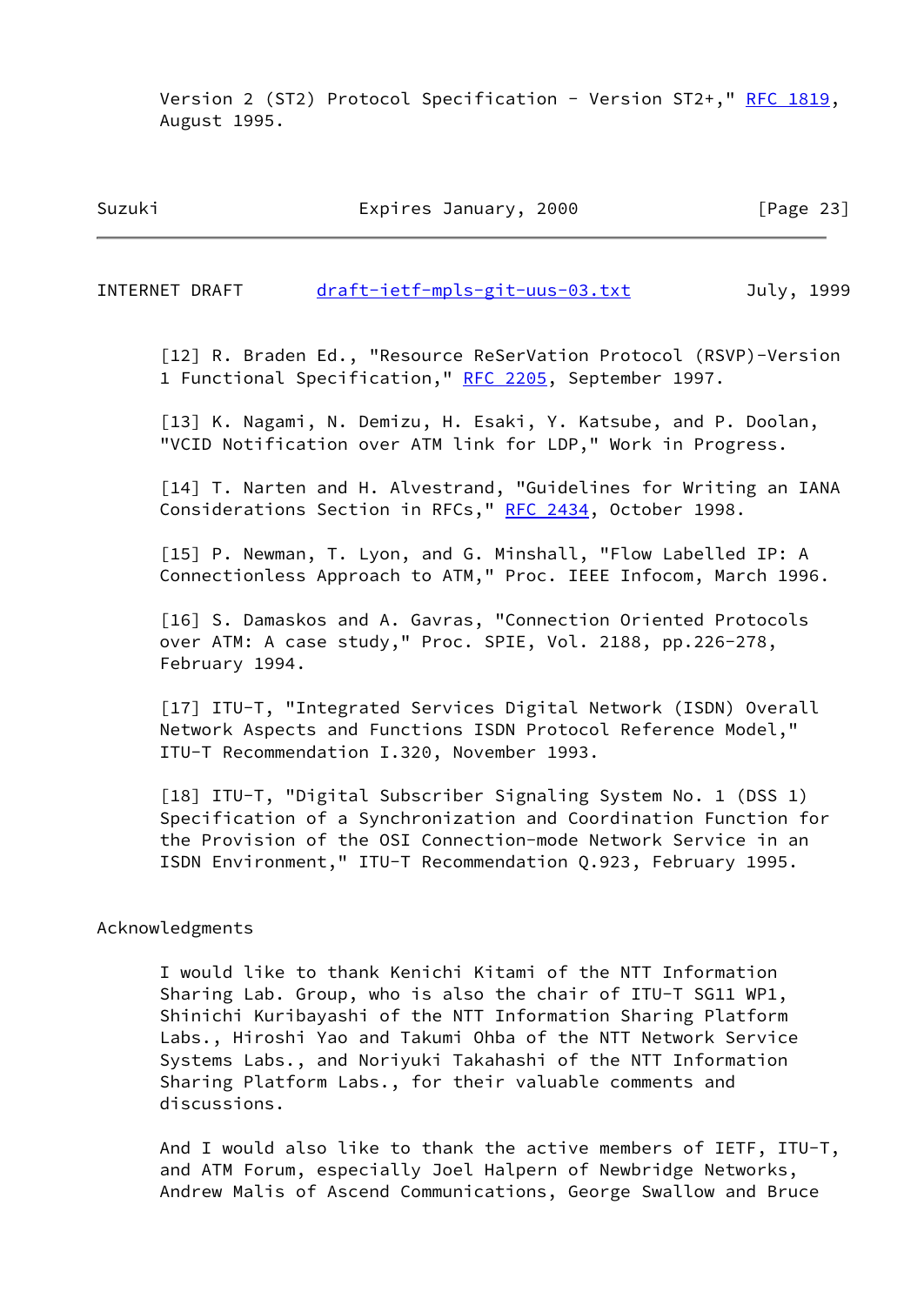Davie of Cisco Systems, Rao Cherukuri of IBM, Rajiv Kapoor of AT&T, Greg Ratta of Lucent, Kaoru Kenyoshi of NEC, Hiroto Uno of Hitachi, Hiroshi Esaki and Kenichi Nagami of Toshiba, and Noritoshi Demizu of NAIST for their valuable comments and suggestions.

Suzuki Expires January, 2000 [Page 24]

INTERNET DRAFT [draft-ietf-mpls-git-uus-03.txt](https://datatracker.ietf.org/doc/pdf/draft-ietf-mpls-git-uus-03.txt) July, 1999

 Also this specification is based on various discussions during the ST2+ over ATM project at the NTT Multimedia Joint Project with NACSIS. I would like to thank Professor Shoichiro Asano of the National Center for Science Information Systems for his invaluable advice in this area.

Author's Address

 Muneyoshi Suzuki NTT Information Sharing Platform Laboratories 3-9-11, Midori-cho Musashino-shi, Tokyo 180-8585, Japan

 Phone: +81-422-59-2119 Fax: +81-422-59-3203 EMail: suzuki@nal.ecl.net